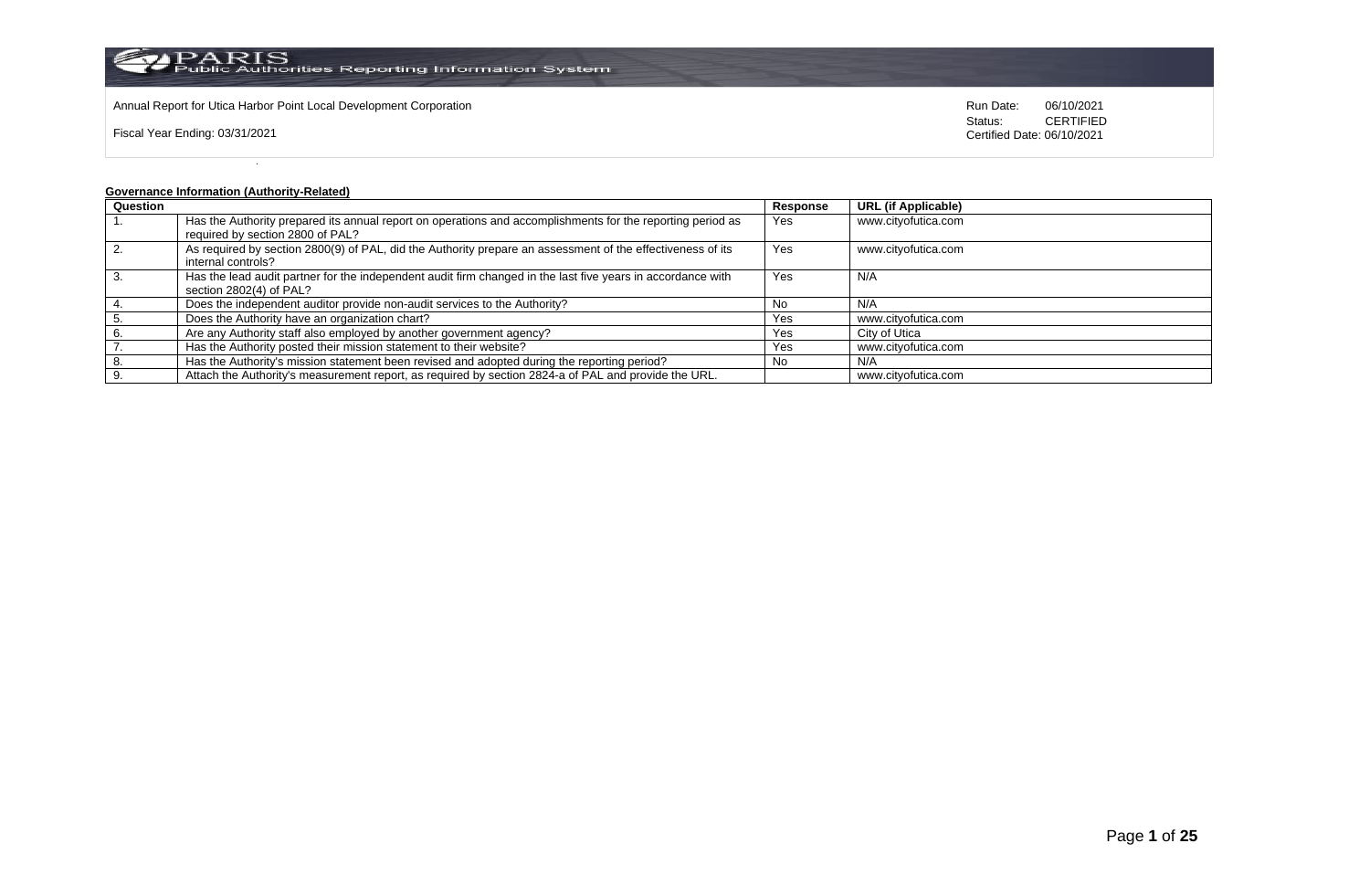Annual Report for Utica Harbor Point Local Development Corporation **Run Date:** 06/10/2021

Fiscal Year Ending: 03/31/2021

Status: **CERTIFIED** Certified Date: 06/10/2021

# **Governance Information (Board-Related)**

| Question |                                                                                                             | <b>Response</b> | <b>URL (If Applicable)</b> |
|----------|-------------------------------------------------------------------------------------------------------------|-----------------|----------------------------|
|          | Has the Board established a Governance Committee in accordance with Section 2824(7) of PAL?                 | Yes             | N/A                        |
| 2.       | Has the Board established an Audit Committee in accordance with Section 2824(4) of PAL?                     | Yes             | N/A                        |
| 3.       | Has the Board established a Finance Committee in accordance with Section 2824(8) of PAL?                    | Yes             | N/A                        |
| 4.       | Provide a URL link where a list of Board committees can be found (including the name of the committee and   |                 | www.cityofutica.com        |
|          | the date established):                                                                                      |                 |                            |
| 5.       | Does the majority of the Board meet the independence requirements of Section 2825(2) of PAL?                | Yes             | N/A                        |
| 6.       | Provide a URL link to the minutes of the Board and committee meetings held during the covered fiscal year   |                 | www.cityofutica.com        |
| 7.       | Has the Board adopted bylaws and made them available to Board members and staff?                            | Yes             | www.cityofutica.com        |
| 8.       | Has the Board adopted a code of ethics for Board members and staff?                                         | Yes             | www.cityofutica.com        |
| 9.       | Does the Board review and monitor the Authority's implementation of financial and management controls?      | Yes             | N/A                        |
| 10.      | Does the Board execute direct oversight of the CEO and management in accordance with Section 2824(1) of     | Yes             | N/A                        |
|          | PAL?                                                                                                        |                 |                            |
| 11.      | Has the Board adopted policies for the following in accordance with Section 2824(1) of PAL?                 |                 |                            |
|          | Salary and Compensation                                                                                     | Yes             | N/A                        |
|          | Time and Attendance                                                                                         | Yes             | N/A                        |
|          | <b>Whistleblower Protection</b>                                                                             | Yes             | N/A                        |
|          | Defense and Indemnification of Board Members                                                                | Yes             | N/A                        |
| 12.      | Has the Board adopted a policy prohibiting the extension of credit to Board members and staff in accordance | Yes             | N/A                        |
|          | with Section 2824(5) of PAL?                                                                                |                 |                            |
| 13.      | Are the Authority's Board members, officers, and staff required to submit financial disclosure forms in     | Yes             | N/A                        |
|          | accordance with Section 2825(3) of PAL?                                                                     |                 |                            |
| 14.      | Was a performance evaluation of the board completed?                                                        | Yes             | N/A                        |
| 15.      | Was compensation paid by the Authority made in accordance with employee or union contracts?                 | <b>No</b>       | N/A                        |
| 16.      | Has the board adopted a conditional/additional compensation policy governing all employees?                 | No              |                            |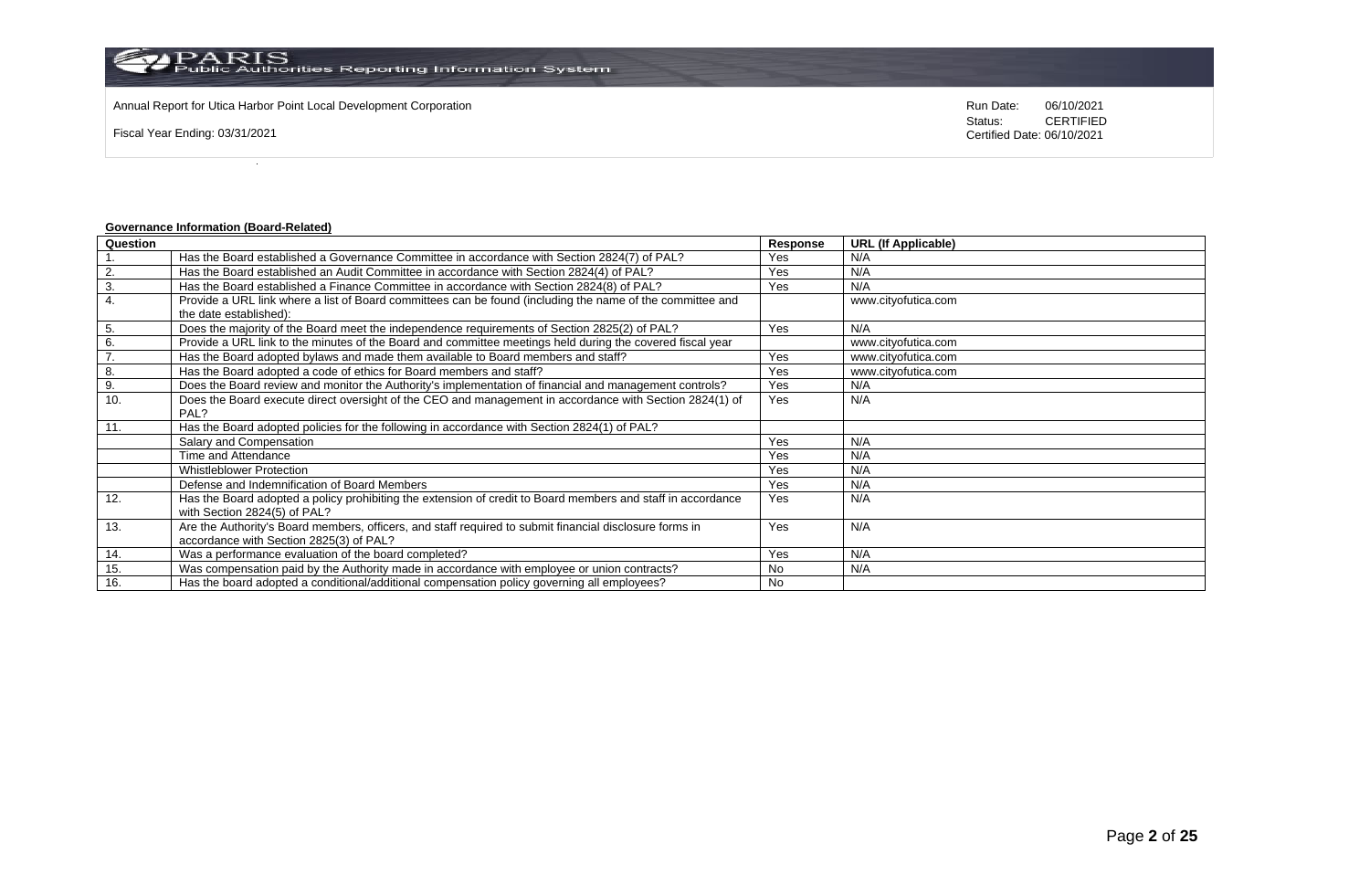

Annual Report for Utica Harbor Point Local Development Corporation **Run Date:** 06/10/2021

Fiscal Year Ending: 03/31/2021

Status: **CERTIFIED** Certified Date: 06/10/2021

## **Board of Directors Listing**

 $\sim$ 

| <b>Name</b>                    | Betrus, Joseph        | Nominated By                          | Local     |
|--------------------------------|-----------------------|---------------------------------------|-----------|
| <b>Chair of the Board</b>      | No.                   | <b>Appointed By</b>                   | Local     |
| If yes, Chair Designated by    |                       | <b>Confirmed by Senate?</b>           | N/A       |
| <b>Term Start Date</b>         | 12/4/2019             | Has the Board Member/Designee         | Yes       |
|                                |                       | Signed the Acknowledgement of         |           |
|                                |                       | <b>Fiduciary Duty?</b>                |           |
| <b>Term Expiration Date</b>    | Pleasure of Authority | <b>Complied with Training</b>         | <b>No</b> |
|                                |                       | <b>Requirement of Section 2824?</b>   |           |
| <b>Title</b>                   |                       | Does the Board Member/Designee        | <b>No</b> |
|                                |                       | also Hold an Elected or Appointed     |           |
|                                |                       | <b>State Government Position?</b>     |           |
| Has the Board Member Appointed |                       | Does the Board Member/Designee        | Yes       |
| a Designee?                    |                       | also Hold an Elected or Appointed     |           |
|                                |                       | <b>Municipal Government Position?</b> |           |
| <b>Designee Name</b>           |                       | <b>Ex-Officio</b>                     |           |

| Name                                                                  | Brodock, Barb                | Nominated By                                                                                                               | Local    |
|-----------------------------------------------------------------------|------------------------------|----------------------------------------------------------------------------------------------------------------------------|----------|
| <b>Chair of the Board</b>                                             | No                           | <b>Appointed By</b>                                                                                                        | Local    |
| If yes, Chair Designated by                                           |                              | <b>Confirmed by Senate?</b>                                                                                                | N/A      |
| <b>Term Start Date</b>                                                | 3/22/2016                    | Has the Board Member/Designee<br>Signed the Acknowledgement of<br><b>Fiduciary Duty?</b>                                   | Yes      |
| <b>Term Expiration Date</b>                                           | <b>Pleasure of Authority</b> | <b>Complied with Training</b><br><b>Requirement of Section 2824?</b>                                                       | Yes      |
| <b>Title</b>                                                          |                              | Does the Board Member/Designee<br>also Hold an Elected or Appointed<br><b>State Government Position?</b>                   | No       |
| Has the Board Member Appointed<br>a Designee?<br><b>Designee Name</b> |                              | Does the Board Member/Designee<br>also Hold an Elected or Appointed<br><b>Municipal Government Position?</b><br>Ex-Officio | No<br>No |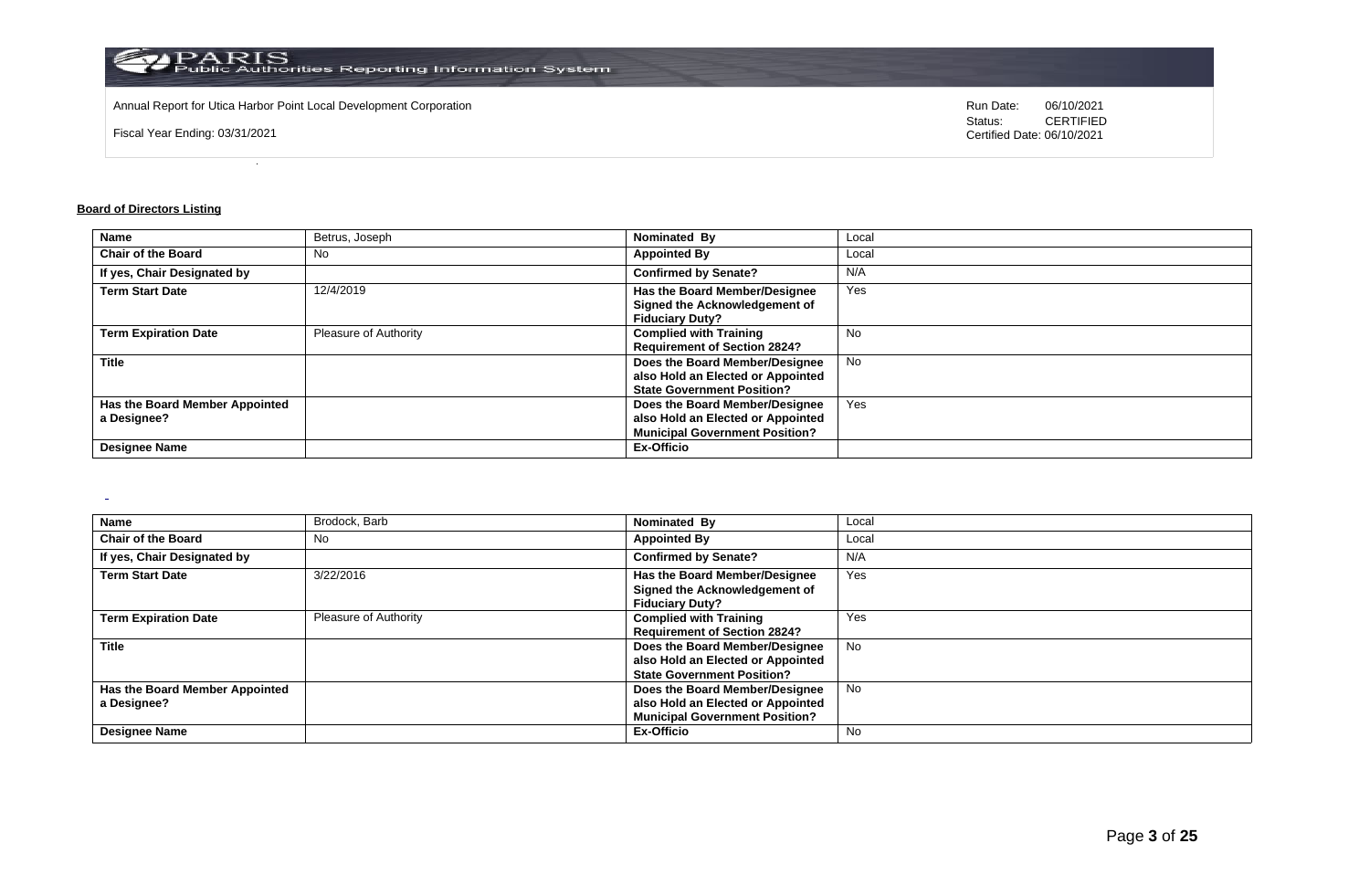

Annual Report for Utica Harbor Point Local Development Corporation **Run Date:** 06/10/2021

Fiscal Year Ending: 03/31/2021

Status: **CERTIFIED** Certified Date: 06/10/2021

| <b>Name</b>                                   | Brown-DePass, Mary    | Nominated By                                                                                                 | Local     |
|-----------------------------------------------|-----------------------|--------------------------------------------------------------------------------------------------------------|-----------|
| <b>Chair of the Board</b>                     | <b>No</b>             | <b>Appointed By</b>                                                                                          | Local     |
| If yes, Chair Designated by                   |                       | <b>Confirmed by Senate?</b>                                                                                  | N/A       |
| <b>Term Start Date</b>                        | 1/2/2012              | Has the Board Member/Designee<br>Signed the Acknowledgement of<br><b>Fiduciary Duty?</b>                     | Yes       |
| <b>Term Expiration Date</b>                   | Pleasure of Authority | <b>Complied with Training</b><br><b>Requirement of Section 2824?</b>                                         | Yes       |
| <b>Title</b>                                  |                       | Does the Board Member/Designee<br>also Hold an Elected or Appointed<br><b>State Government Position?</b>     | <b>No</b> |
| Has the Board Member Appointed<br>a Designee? |                       | Does the Board Member/Designee<br>also Hold an Elected or Appointed<br><b>Municipal Government Position?</b> | <b>No</b> |
| <b>Designee Name</b>                          |                       | Ex-Officio                                                                                                   | No.       |

 $\sim$ 

| <b>Name</b>                    | Colucci, Thomas     | Nominated By                          | Local     |
|--------------------------------|---------------------|---------------------------------------|-----------|
| <b>Chair of the Board</b>      | No                  | <b>Appointed By</b>                   | Local     |
| If yes, Chair Designated by    |                     | <b>Confirmed by Senate?</b>           | N/A       |
| <b>Term Start Date</b>         | 1/11/2017           | Has the Board Member/Designee         | Yes       |
|                                |                     | Signed the Acknowledgement of         |           |
|                                |                     | <b>Fiduciary Duty?</b>                |           |
| <b>Term Expiration Date</b>    | Ex-Officio          | <b>Complied with Training</b>         | No        |
|                                |                     | <b>Requirement of Section 2824?</b>   |           |
| <b>Title</b>                   | Member - non voting | Does the Board Member/Designee        | No        |
|                                |                     | also Hold an Elected or Appointed     |           |
|                                |                     | <b>State Government Position?</b>     |           |
| Has the Board Member Appointed | No                  | Does the Board Member/Designee        | <b>No</b> |
| a Designee?                    |                     | also Hold an Elected or Appointed     |           |
|                                |                     | <b>Municipal Government Position?</b> |           |
| <b>Designee Name</b>           |                     | <b>Ex-Officio</b>                     | Yes       |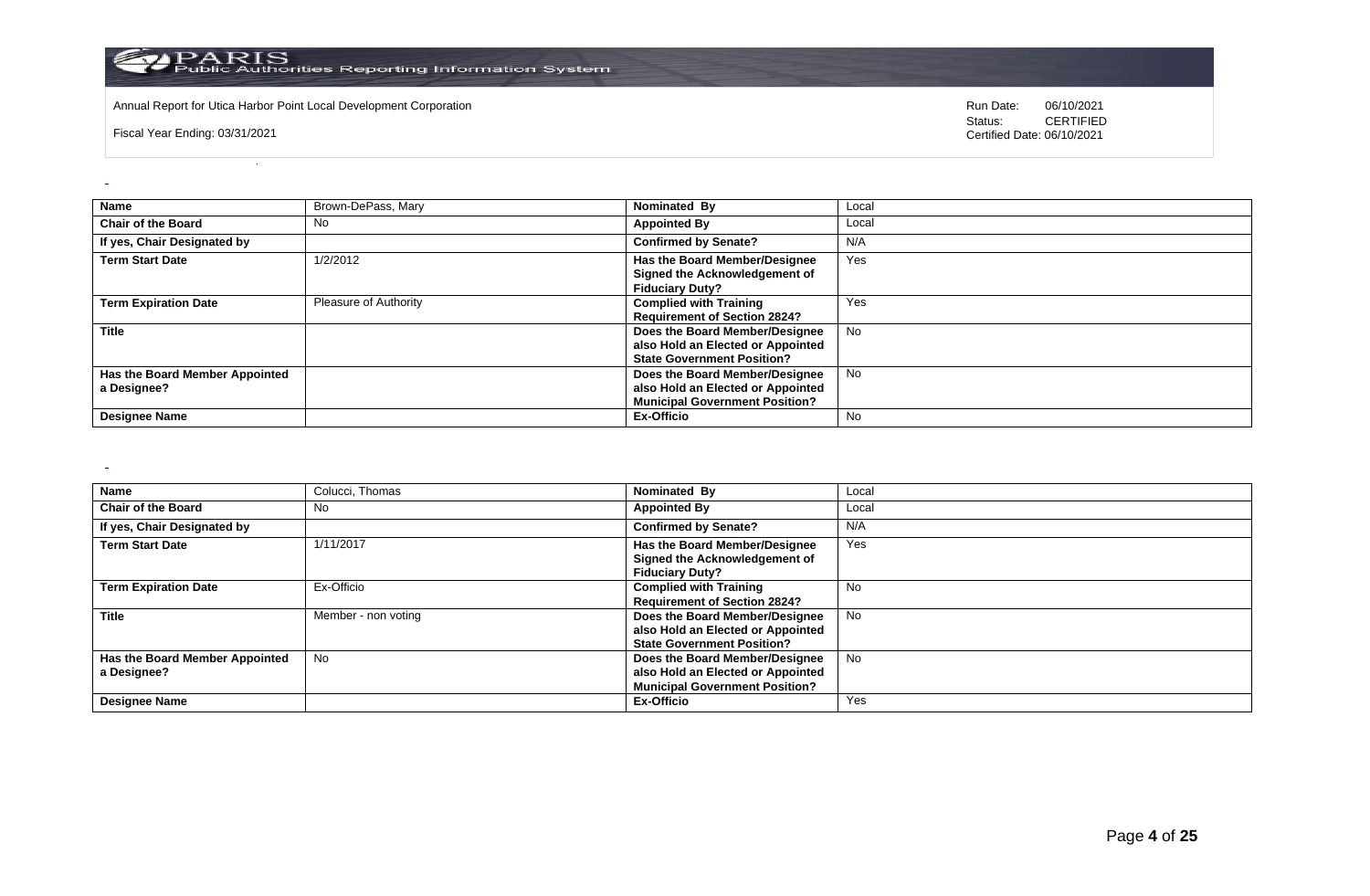

Annual Report for Utica Harbor Point Local Development Corporation **Run Date:** 06/10/2021

Fiscal Year Ending: 03/31/2021

Status: **CERTIFIED** Certified Date: 06/10/2021

| Name                                          | Dimeo, Steve | Nominated By                                                                                                 | Local     |
|-----------------------------------------------|--------------|--------------------------------------------------------------------------------------------------------------|-----------|
| <b>Chair of the Board</b>                     | No           | <b>Appointed By</b>                                                                                          | Local     |
| If yes, Chair Designated by                   |              | <b>Confirmed by Senate?</b>                                                                                  | N/A       |
| <b>Term Start Date</b>                        | 1/2/2012     | Has the Board Member/Designee<br>Signed the Acknowledgement of<br><b>Fiduciary Duty?</b>                     | Yes       |
| <b>Term Expiration Date</b>                   | Ex-Officio   | <b>Complied with Training</b><br><b>Requirement of Section 2824?</b>                                         | No        |
| <b>Title</b>                                  | Member       | Does the Board Member/Designee<br>also Hold an Elected or Appointed<br><b>State Government Position?</b>     | <b>No</b> |
| Has the Board Member Appointed<br>a Designee? | <b>No</b>    | Does the Board Member/Designee<br>also Hold an Elected or Appointed<br><b>Municipal Government Position?</b> | <b>No</b> |
| <b>Designee Name</b>                          |              | Ex-Officio                                                                                                   | Yes       |

 $\sim$ 

| <b>Name</b>                    | Ervin, Evon                  | Nominated By                          | Local     |
|--------------------------------|------------------------------|---------------------------------------|-----------|
| <b>Chair of the Board</b>      | No                           | <b>Appointed By</b>                   | Local     |
| If yes, Chair Designated by    |                              | <b>Confirmed by Senate?</b>           | N/A       |
| <b>Term Start Date</b>         | 3/22/2016                    | Has the Board Member/Designee         | Yes       |
|                                |                              | Signed the Acknowledgement of         |           |
|                                |                              | <b>Fiduciary Duty?</b>                |           |
| <b>Term Expiration Date</b>    | <b>Pleasure of Authority</b> | <b>Complied with Training</b>         | Yes       |
|                                |                              | <b>Requirement of Section 2824?</b>   |           |
| <b>Title</b>                   |                              | Does the Board Member/Designee        | <b>No</b> |
|                                |                              | also Hold an Elected or Appointed     |           |
|                                |                              | <b>State Government Position?</b>     |           |
| Has the Board Member Appointed |                              | Does the Board Member/Designee        | No.       |
| a Designee?                    |                              | also Hold an Elected or Appointed     |           |
|                                |                              | <b>Municipal Government Position?</b> |           |
| <b>Designee Name</b>           |                              | Ex-Officio                            | No        |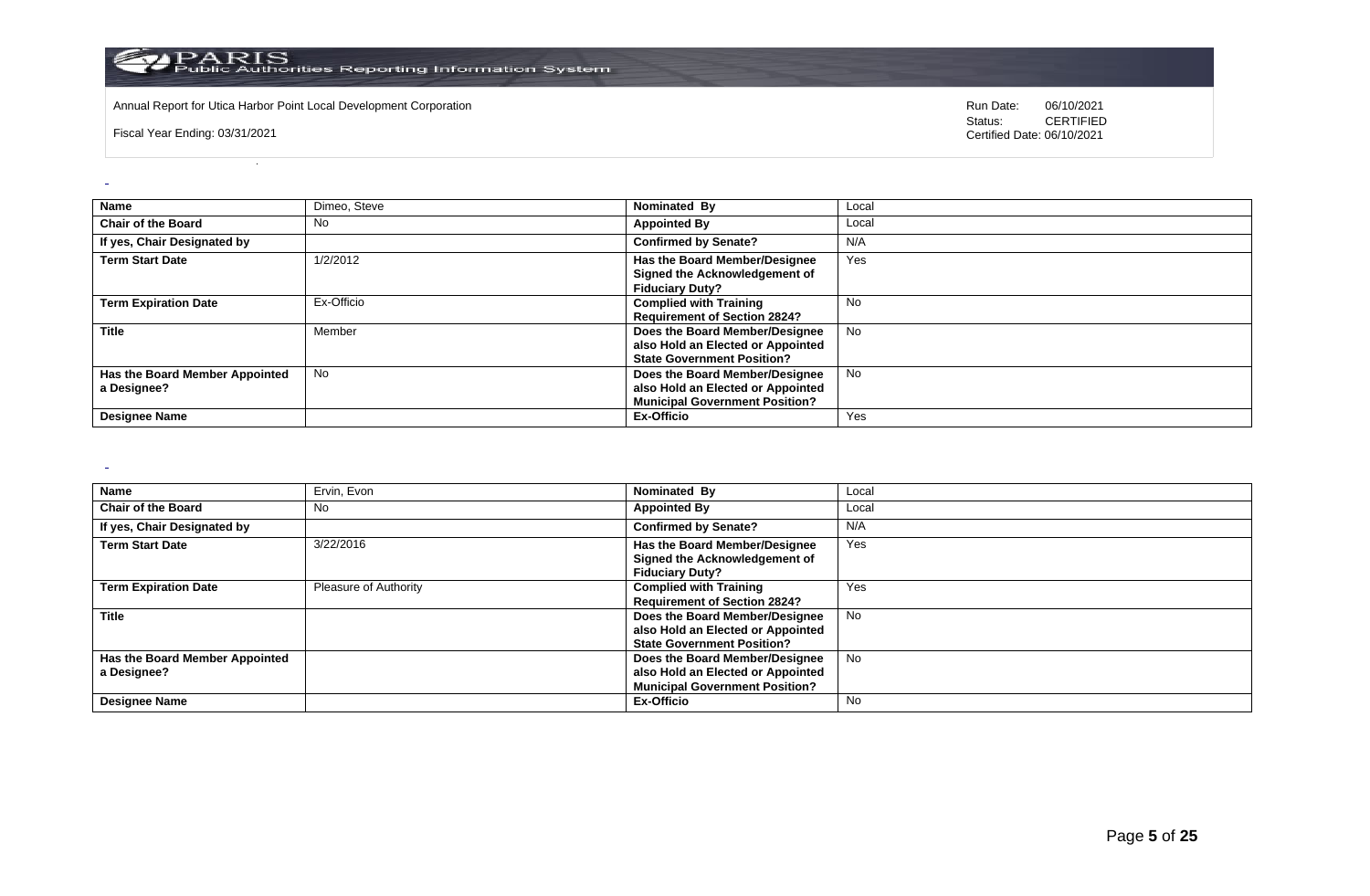

Annual Report for Utica Harbor Point Local Development Corporation **Run Date:** 06/10/2021

Fiscal Year Ending: 03/31/2021

Status: **CERTIFIED** Certified Date: 06/10/2021

|                                | Gilroy, Jr., Vincent J |                                       |           |
|--------------------------------|------------------------|---------------------------------------|-----------|
| <b>Name</b>                    |                        | Nominated By                          | Local     |
| <b>Chair of the Board</b>      | Yes                    | <b>Appointed By</b>                   | Local     |
| If yes, Chair Designated by    | Local                  | <b>Confirmed by Senate?</b>           | N/A       |
| <b>Term Start Date</b>         | 1/2/2012               | Has the Board Member/Designee         | Yes       |
|                                |                        | Signed the Acknowledgement of         |           |
|                                |                        | <b>Fiduciary Duty?</b>                |           |
| <b>Term Expiration Date</b>    | Pleasure of Authority  | <b>Complied with Training</b>         | No        |
|                                |                        |                                       |           |
|                                |                        | <b>Requirement of Section 2824?</b>   |           |
| <b>Title</b>                   |                        | Does the Board Member/Designee        | <b>No</b> |
|                                |                        | also Hold an Elected or Appointed     |           |
|                                |                        | <b>State Government Position?</b>     |           |
| Has the Board Member Appointed |                        | Does the Board Member/Designee        | <b>No</b> |
| a Designee?                    |                        | also Hold an Elected or Appointed     |           |
|                                |                        | <b>Municipal Government Position?</b> |           |
| <b>Designee Name</b>           |                        | Ex-Officio                            | No        |

 $\sim$ 

| <b>Name</b>                    | LoMedico, Jack               | Nominated By                          | Local     |
|--------------------------------|------------------------------|---------------------------------------|-----------|
| <b>Chair of the Board</b>      | No                           | <b>Appointed By</b>                   | Local     |
| If yes, Chair Designated by    |                              | <b>Confirmed by Senate?</b>           | N/A       |
| <b>Term Start Date</b>         | 3/22/2016                    | Has the Board Member/Designee         | Yes       |
|                                |                              | Signed the Acknowledgement of         |           |
|                                |                              | <b>Fiduciary Duty?</b>                |           |
| <b>Term Expiration Date</b>    | <b>Pleasure of Authority</b> | <b>Complied with Training</b>         | Yes       |
|                                |                              | <b>Requirement of Section 2824?</b>   |           |
| <b>Title</b>                   |                              | Does the Board Member/Designee        | <b>No</b> |
|                                |                              | also Hold an Elected or Appointed     |           |
|                                |                              | <b>State Government Position?</b>     |           |
| Has the Board Member Appointed |                              | Does the Board Member/Designee        | No        |
| a Designee?                    |                              | also Hold an Elected or Appointed     |           |
|                                |                              | <b>Municipal Government Position?</b> |           |
| <b>Designee Name</b>           |                              | <b>Ex-Officio</b>                     |           |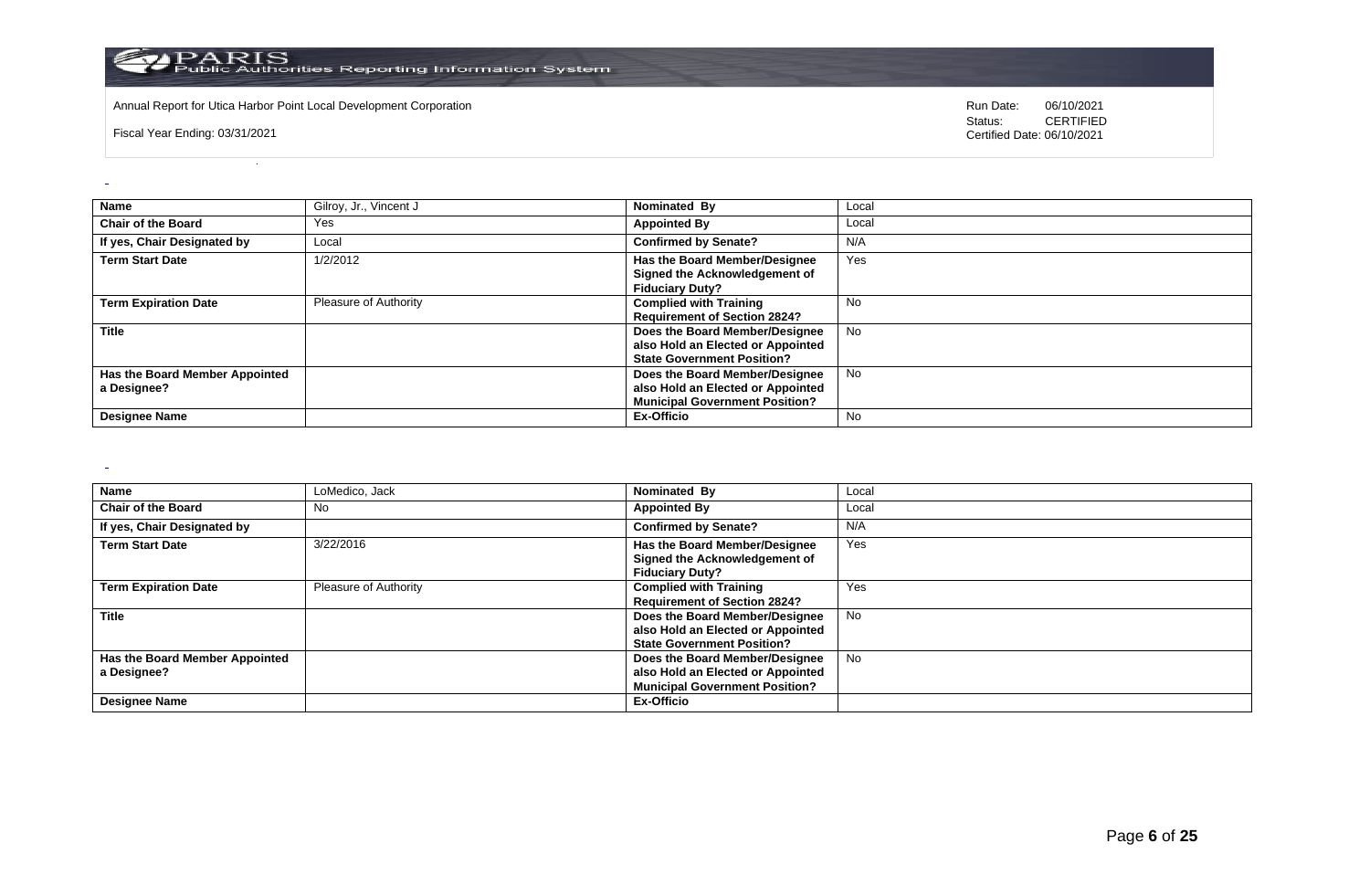

Annual Report for Utica Harbor Point Local Development Corporation **Run Date:** 06/10/2021

Fiscal Year Ending: 03/31/2021

Status: **CERTIFIED** Certified Date: 06/10/2021

| Name                                          | Morehouse, William  | Nominated By                                                                                                 | Local     |
|-----------------------------------------------|---------------------|--------------------------------------------------------------------------------------------------------------|-----------|
| <b>Chair of the Board</b>                     | No                  | <b>Appointed By</b>                                                                                          | Local     |
| If yes, Chair Designated by                   |                     | <b>Confirmed by Senate?</b>                                                                                  | No        |
| <b>Term Start Date</b>                        | 5/6/2018            | Has the Board Member/Designee<br>Signed the Acknowledgement of<br><b>Fiduciary Duty?</b>                     | Yes       |
| <b>Term Expiration Date</b>                   | Ex-Officio          | <b>Complied with Training</b><br><b>Requirement of Section 2824?</b>                                         | No        |
| <b>Title</b>                                  | member - Non voting | Does the Board Member/Designee<br>also Hold an Elected or Appointed<br><b>State Government Position?</b>     | <b>No</b> |
| Has the Board Member Appointed<br>a Designee? | <b>No</b>           | Does the Board Member/Designee<br>also Hold an Elected or Appointed<br><b>Municipal Government Position?</b> | Yes       |
| <b>Designee Name</b>                          |                     | Ex-Officio                                                                                                   | Yes       |

 $\sim$ 

| <b>Name</b>                    | Pezzolanella, Mike    | Nominated By                          | Local     |
|--------------------------------|-----------------------|---------------------------------------|-----------|
| <b>Chair of the Board</b>      | No                    | <b>Appointed By</b>                   | Local     |
| If yes, Chair Designated by    |                       | <b>Confirmed by Senate?</b>           | N/A       |
| <b>Term Start Date</b>         | 3/22/2016             | Has the Board Member/Designee         | Yes       |
|                                |                       | Signed the Acknowledgement of         |           |
|                                |                       | <b>Fiduciary Duty?</b>                |           |
| <b>Term Expiration Date</b>    | Pleasure of Authority | <b>Complied with Training</b>         | <b>No</b> |
|                                |                       | <b>Requirement of Section 2824?</b>   |           |
| <b>Title</b>                   |                       | Does the Board Member/Designee        | No        |
|                                |                       | also Hold an Elected or Appointed     |           |
|                                |                       | <b>State Government Position?</b>     |           |
| Has the Board Member Appointed |                       | Does the Board Member/Designee        | <b>No</b> |
| a Designee?                    |                       | also Hold an Elected or Appointed     |           |
|                                |                       | <b>Municipal Government Position?</b> |           |
| <b>Designee Name</b>           |                       | <b>Ex-Officio</b>                     | No.       |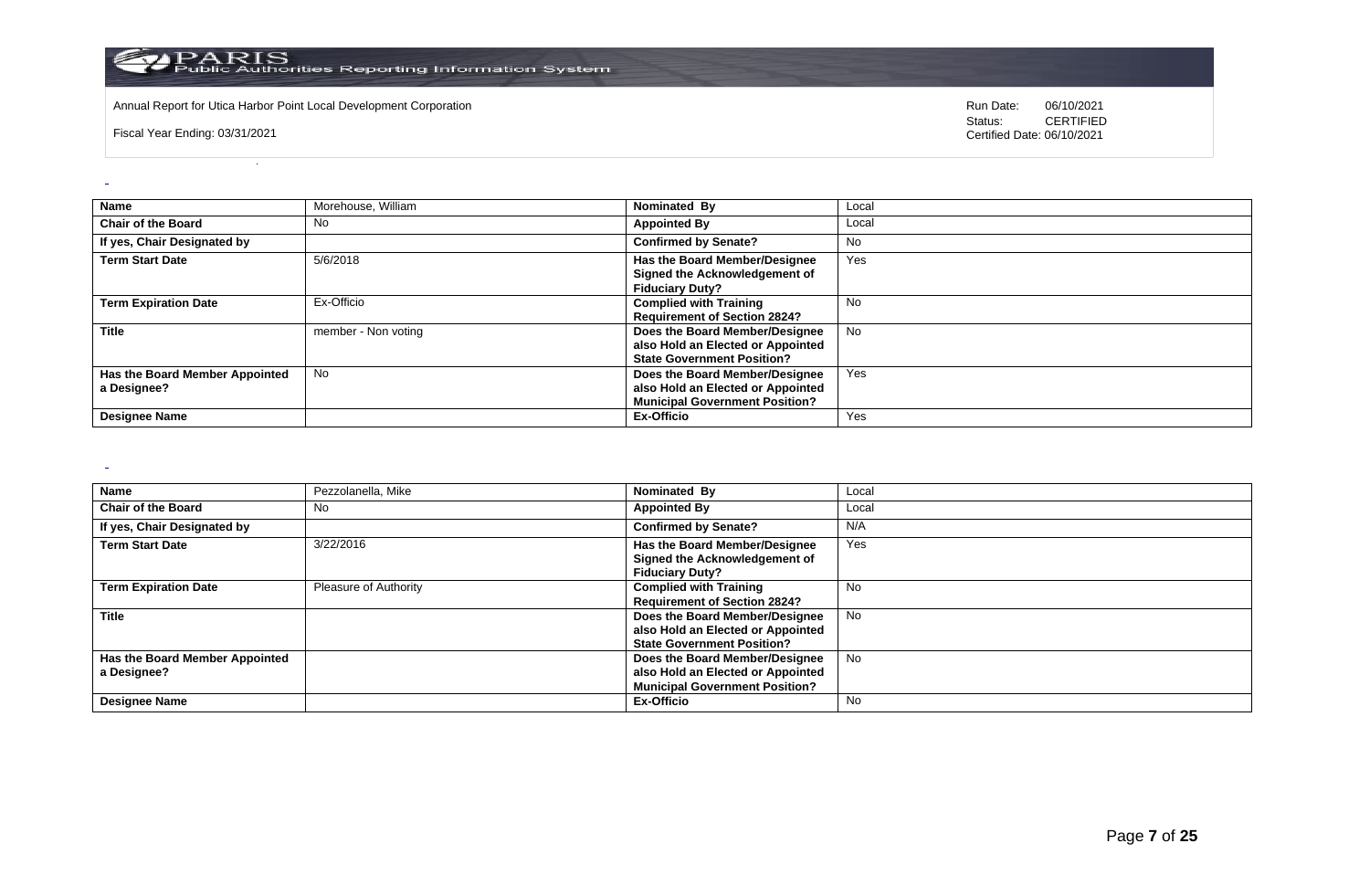

Annual Report for Utica Harbor Point Local Development Corporation **Run Date:** 06/10/2021

Fiscal Year Ending: 03/31/2021

 $\omega$ 

 $\sim$ 

| Name                                          | Thomas, Brian | Nominated By                                                                                                 | Local     |
|-----------------------------------------------|---------------|--------------------------------------------------------------------------------------------------------------|-----------|
| <b>Chair of the Board</b>                     | <b>No</b>     | <b>Appointed By</b>                                                                                          | Local     |
| If yes, Chair Designated by                   |               | <b>Confirmed by Senate?</b>                                                                                  | N/A       |
| <b>Term Start Date</b>                        | 1/2/2012      | Has the Board Member/Designee<br>Signed the Acknowledgement of<br><b>Fiduciary Duty?</b>                     | Yes       |
| <b>Term Expiration Date</b>                   | Ex-Officio    | <b>Complied with Training</b><br><b>Requirement of Section 2824?</b>                                         | Yes       |
| <b>Title</b>                                  | Member        | Does the Board Member/Designee<br>also Hold an Elected or Appointed<br><b>State Government Position?</b>     | <b>No</b> |
| Has the Board Member Appointed<br>a Designee? | <b>No</b>     | Does the Board Member/Designee<br>also Hold an Elected or Appointed<br><b>Municipal Government Position?</b> | No        |
| <b>Designee Name</b>                          |               | <b>Ex-Officio</b>                                                                                            | Yes       |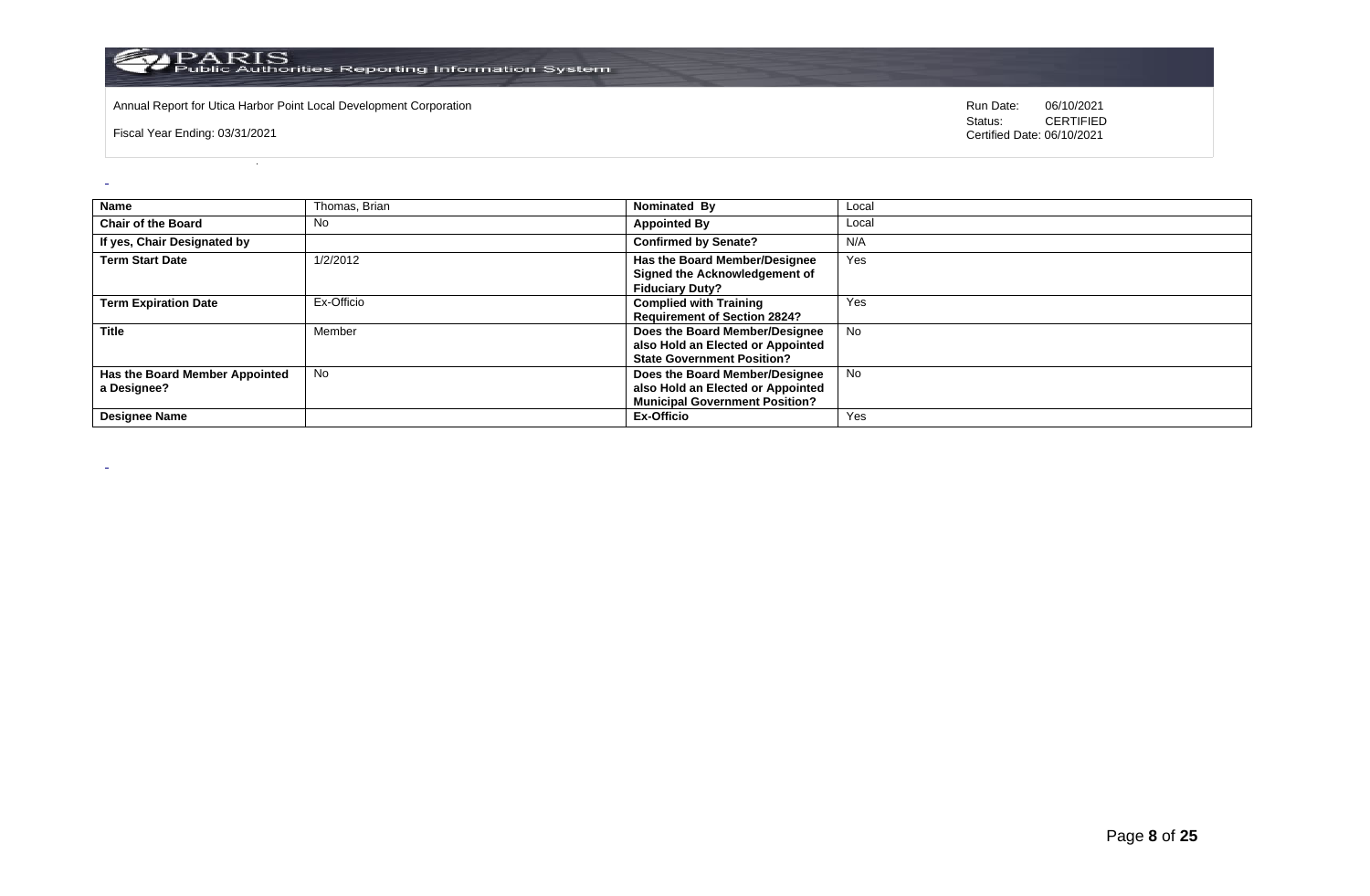# Annual Report for Utica Harbor Point Local Development Corporation **Run Date:** 06/10/2021

Fiscal Year Ending: 03/31/2021

Status: **CERTIFIED** Certified Date: 06/10/2021

### **Staff Listing**

| <b>Name</b>  | Title                                            | Group       | Department/<br><b>Subsidiary</b>   | Union<br>Name | Bargaining Full Time/ Exempt Base<br>Unit | <b>Part Time</b> |    | Annualized<br><b>Salary</b> | <b>Actual</b><br>salary paid<br>to the<br>Individual | Overtime<br>paid by<br>Authority | Performance Extra Pay<br><b>Bonus</b> |        | Other<br>Compensati Compensat also paid by the<br>on/Allowanc ion<br>es/Adjustme by<br>nts | Total<br>Authority | Individual<br>paid another<br>entity to<br>perform the State or<br>work of the llocal<br><b>Authority</b> | If yes, Is<br>payment<br>made by a<br>qovernme |
|--------------|--------------------------------------------------|-------------|------------------------------------|---------------|-------------------------------------------|------------------|----|-----------------------------|------------------------------------------------------|----------------------------------|---------------------------------------|--------|--------------------------------------------------------------------------------------------|--------------------|-----------------------------------------------------------------------------------------------------------|------------------------------------------------|
| Spaeth, Jack | Economic<br>Development<br>Program<br>Specialist | Operational | Urban &<br>Economic<br>Development |               |                                           |                  | No | \$0.00                      | \$0.00                                               | \$0.00                           | \$0.00                                | \$0.00 | \$0.00                                                                                     | \$0.00             |                                                                                                           | YesYes                                         |
|              | Thomas, Brian Commissioner                       | Managerial  | Urban &<br>Economic<br>Development |               |                                           |                  | No | \$0.00                      | \$0.00                                               | \$0.00                           | \$0.00                                | \$0.00 | \$0.00                                                                                     | \$0.00             |                                                                                                           | YesYes                                         |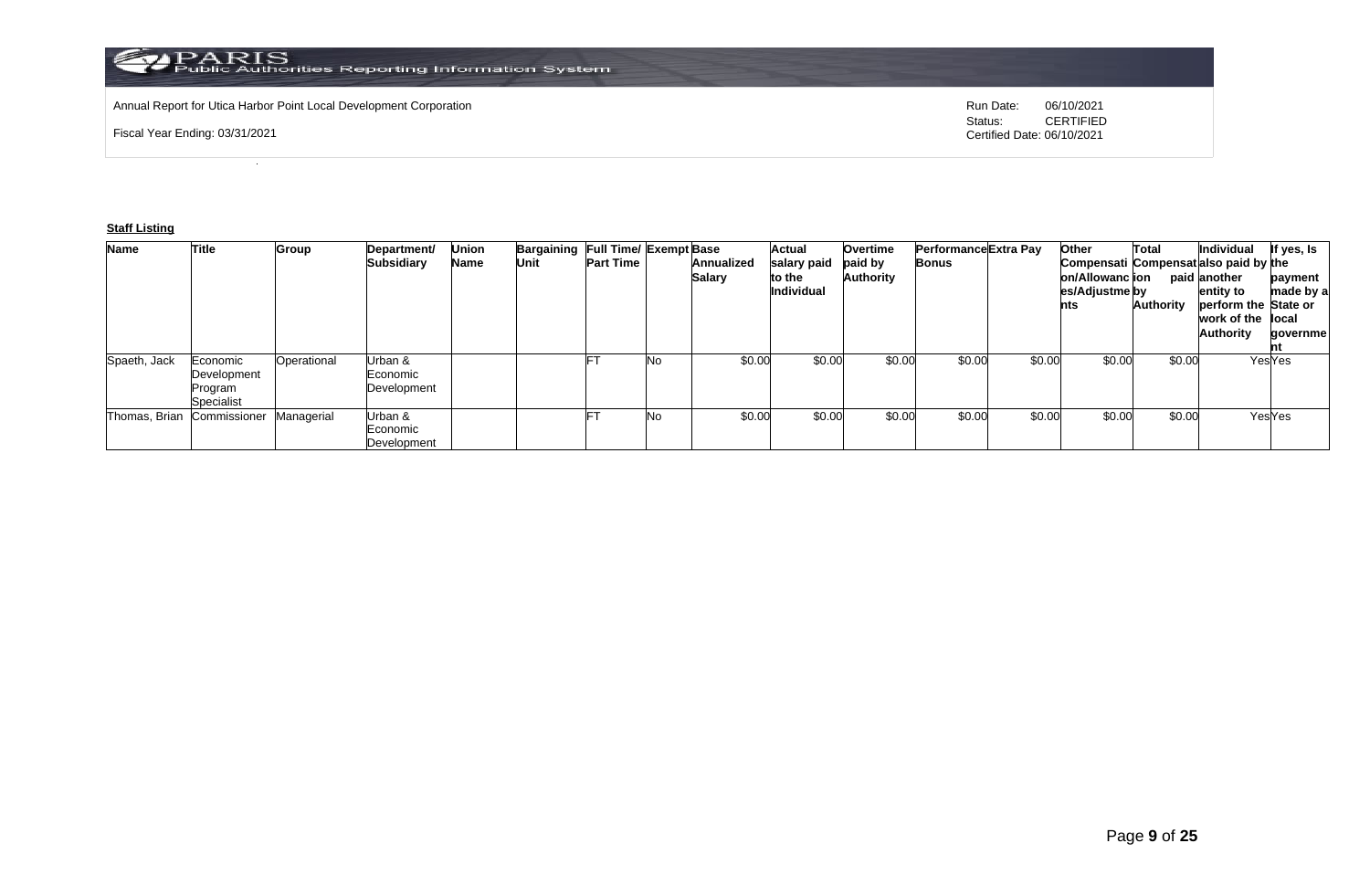| $\rm \blacktriangleright PARRIS$ Public Authorities Reporting Information System $\rm \blacktriangleright$ |                                                           |
|------------------------------------------------------------------------------------------------------------|-----------------------------------------------------------|
| Annual Report for Utica Harbor Point Local Development Corporation                                         | Run Date:<br>06/10/2021                                   |
| Fiscal Year Ending: 03/31/2021                                                                             | <b>CERTIFIED</b><br>Status:<br>Certified Date: 06/10/2021 |

# **Benefit Information**

| affiliated<br>staff o<br>$+$<br>During the fiscal<br>the above<br>าฑทนค<br>the Authority cor<br>r anv oi<br>individuais en<br>ונזד עי<br>to dav<br>101111 <del>0</del><br>iloneg benems ion<br>1 Y U<br>.<br>With the<br>Authority?<br>uthori<br>.v atte<br>∴ ייטו בווסו∨וסטו forr^ |  |
|-------------------------------------------------------------------------------------------------------------------------------------------------------------------------------------------------------------------------------------------------------------------------------------|--|
|-------------------------------------------------------------------------------------------------------------------------------------------------------------------------------------------------------------------------------------------------------------------------------------|--|

# **Board Members**

| Name              | <b>Title</b>          | Severance<br>Package | Payment<br>for<br><b>Unused</b> | Club<br>Member-<br>ships | Use of<br>Corporate<br>Credit | Personal<br>Loans | Auto | Transportation | Housing<br>Allowance | Spousal /<br>Dependent<br>Life | <b>Tuition</b><br>Assistance | <b>Multi-Year</b><br>Employment | None of<br>these<br><b>Benefits</b> | Other |
|-------------------|-----------------------|----------------------|---------------------------------|--------------------------|-------------------------------|-------------------|------|----------------|----------------------|--------------------------------|------------------------------|---------------------------------|-------------------------------------|-------|
|                   |                       |                      | Leave                           |                          | Cards                         |                   |      |                |                      | Insurance                      |                              |                                 |                                     |       |
| Betrus,           | Board of              |                      |                                 |                          |                               |                   |      |                |                      |                                |                              |                                 | X                                   |       |
| Joseph            | Directors             |                      |                                 |                          |                               |                   |      |                |                      |                                |                              |                                 |                                     |       |
| Brodock,<br>Barb  | Board of<br>Directors |                      |                                 |                          |                               |                   |      |                |                      |                                |                              |                                 | X                                   |       |
|                   |                       |                      |                                 |                          |                               |                   |      |                |                      |                                |                              |                                 |                                     |       |
| Brown-<br>DePass, | Board of<br>Directors |                      |                                 |                          |                               |                   |      |                |                      |                                |                              |                                 | Χ                                   |       |
| Mary              |                       |                      |                                 |                          |                               |                   |      |                |                      |                                |                              |                                 |                                     |       |
| Colucci,          | Board of              |                      |                                 |                          |                               |                   |      |                |                      |                                |                              |                                 | Χ                                   |       |
| Thomas            | Directors             |                      |                                 |                          |                               |                   |      |                |                      |                                |                              |                                 |                                     |       |
| Dimeo,            | Board of              |                      |                                 |                          |                               |                   |      |                |                      |                                |                              |                                 | X                                   |       |
| Steve             | Directors             |                      |                                 |                          |                               |                   |      |                |                      |                                |                              |                                 |                                     |       |
| Ervin, Evon       | Board of              |                      |                                 |                          |                               |                   |      |                |                      |                                |                              |                                 | X                                   |       |
|                   | <b>Directors</b>      |                      |                                 |                          |                               |                   |      |                |                      |                                |                              |                                 |                                     |       |
| Gilroy, Jr.,      | Board of              |                      |                                 |                          |                               |                   |      |                |                      |                                |                              |                                 | X                                   |       |
| Vincent J         | Directors             |                      |                                 |                          |                               |                   |      |                |                      |                                |                              |                                 |                                     |       |
| LoMedico,         | Board of              |                      |                                 |                          |                               |                   |      |                |                      |                                |                              |                                 | X                                   |       |
| Jack              | Directors             |                      |                                 |                          |                               |                   |      |                |                      |                                |                              |                                 |                                     |       |
| Morehouse,        | Board of              |                      |                                 |                          |                               |                   |      |                |                      |                                |                              |                                 | X                                   |       |
| William           | <b>Directors</b>      |                      |                                 |                          |                               |                   |      |                |                      |                                |                              |                                 |                                     |       |
|                   | Board of              |                      |                                 |                          |                               |                   |      |                |                      |                                |                              |                                 | X                                   |       |
| Pezzolanella,     | Directors             |                      |                                 |                          |                               |                   |      |                |                      |                                |                              |                                 |                                     |       |
| Mike              |                       |                      |                                 |                          |                               |                   |      |                |                      |                                |                              |                                 |                                     |       |
| Thomas,           | Board of              |                      |                                 |                          |                               |                   |      |                |                      |                                |                              |                                 | Χ                                   |       |
| Brian             | Directors             |                      |                                 |                          |                               |                   |      |                |                      |                                |                              |                                 |                                     |       |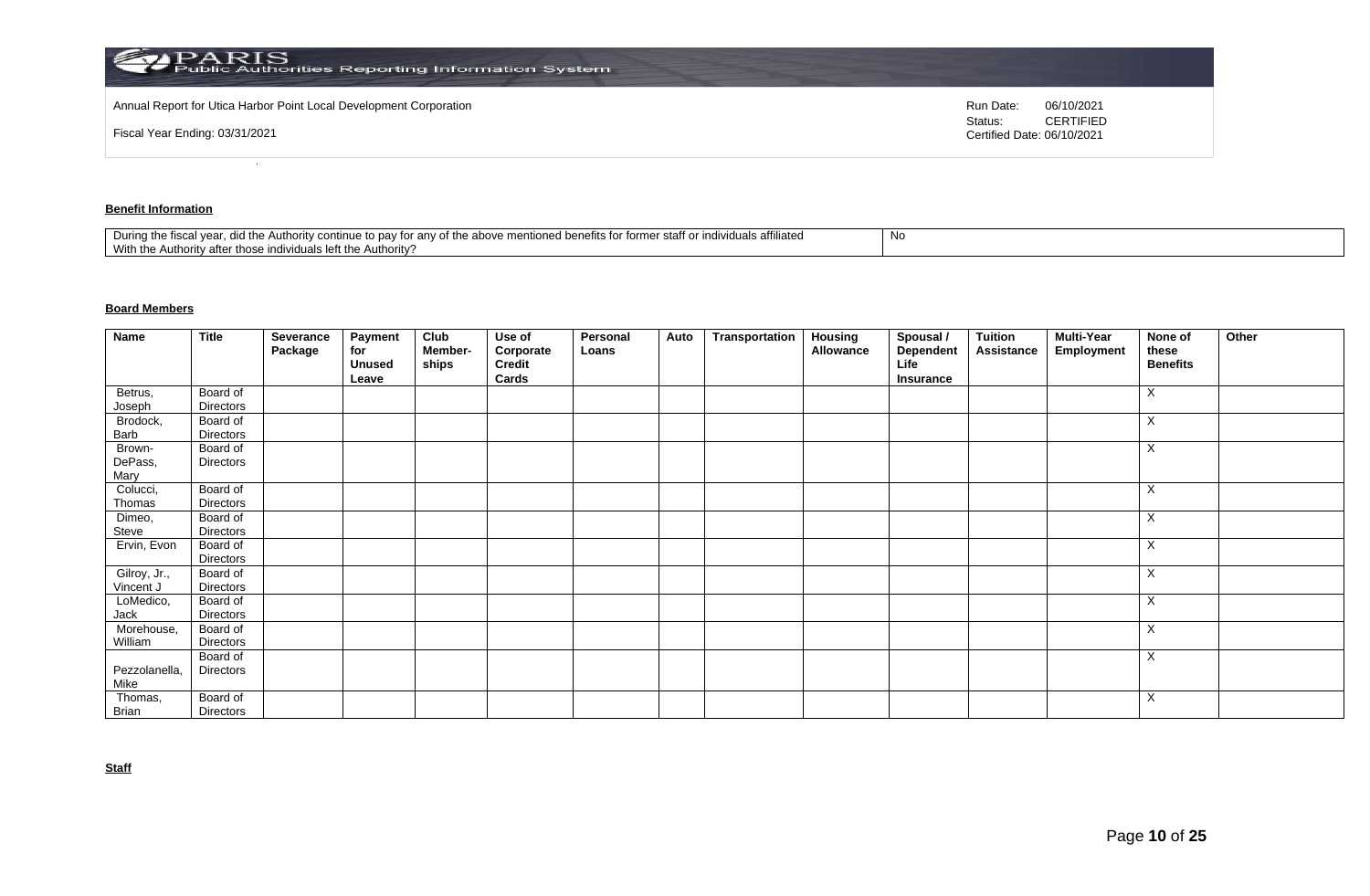

Fiscal Year Ending: 03/31/2021

| <b>Name</b> | Title | <b>Severance</b><br>Package | Pavment<br>for | Club<br>Member- | Use of<br>Corporate | Personal<br>Loans | Auto | Transportation | Housing<br>Allowance | Spousal<br>Dependent | <b>Tuition</b><br><b>Assistance</b> | Multi-Year<br>Employment | None of<br>these | Other |
|-------------|-------|-----------------------------|----------------|-----------------|---------------------|-------------------|------|----------------|----------------------|----------------------|-------------------------------------|--------------------------|------------------|-------|
|             |       |                             |                |                 |                     |                   |      |                |                      |                      |                                     |                          |                  |       |
|             |       |                             | Unused         | ships           | <b>Credit</b>       |                   |      |                |                      | Life                 |                                     |                          | <b>Benefits</b>  |       |
|             |       |                             | Leave          |                 | Cards               |                   |      |                |                      | Insurance            |                                     |                          |                  |       |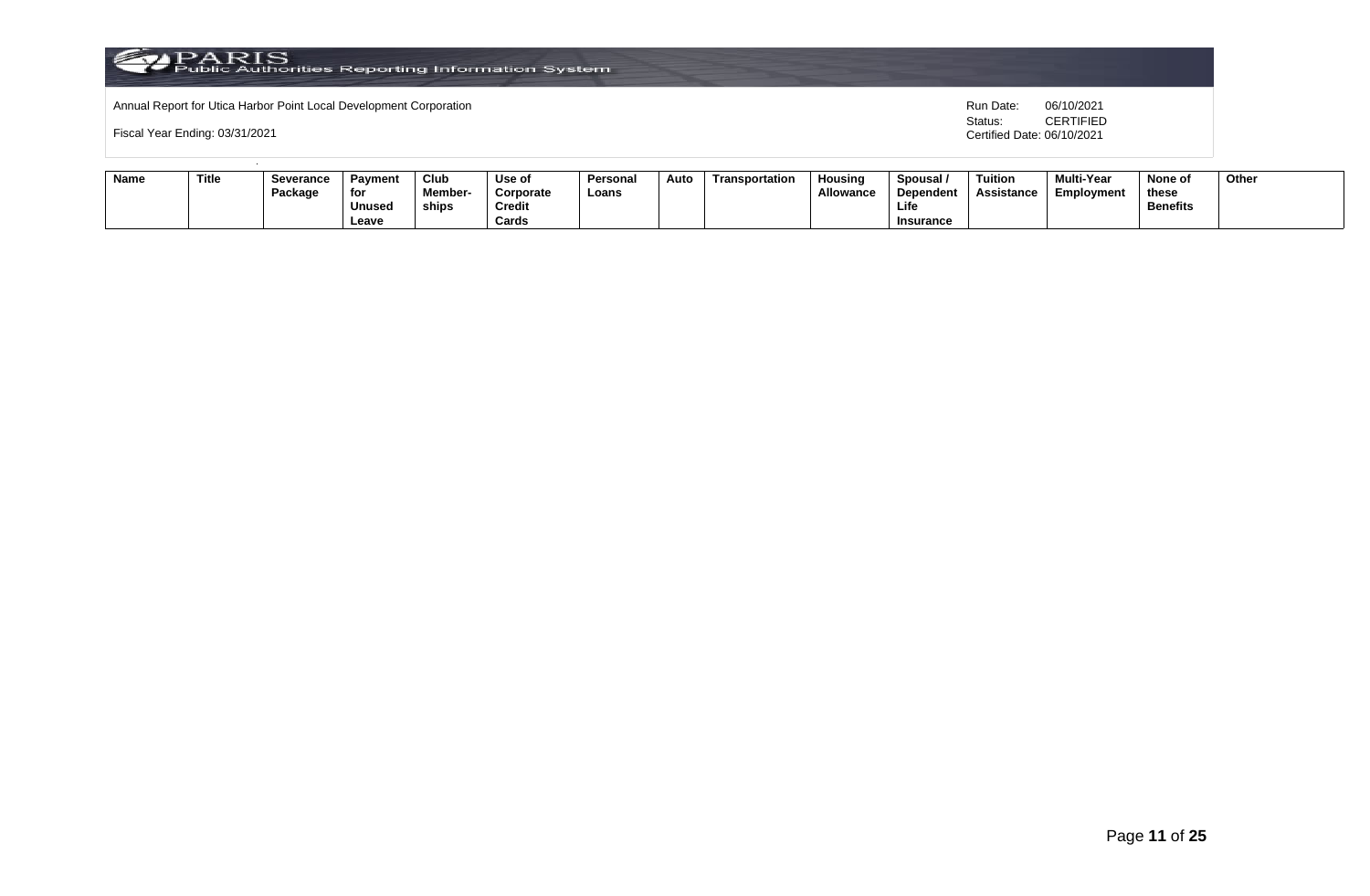| <b>PARIS</b><br>Public Authorities Reporting Information System    |                                                           |
|--------------------------------------------------------------------|-----------------------------------------------------------|
| Annual Report for Utica Harbor Point Local Development Corporation | 06/10/2021<br>Run Date:                                   |
| Fiscal Year Ending: 03/31/2021                                     | <b>CERTIFIED</b><br>Status:<br>Certified Date: 06/10/2021 |
|                                                                    |                                                           |

# **Subsidiary/Component Unit Verification**

| Is the list of subsidiaries, as assembled by the Office of the State Comptroller, correct?                                            |      |
|---------------------------------------------------------------------------------------------------------------------------------------|------|
|                                                                                                                                       |      |
| Are there other subsidiaries or component units of the Authority that are active, not included in the PARIS reports submitted by this | -INo |
| Authority and not independently filing reports in PARIS?                                                                              |      |

| Name of Subsidiary/Component Unit               | Status        |                          |  |  |  |  |  |  |  |  |
|-------------------------------------------------|---------------|--------------------------|--|--|--|--|--|--|--|--|
| <b>Request Subsidiary/Component Unit Change</b> |               |                          |  |  |  |  |  |  |  |  |
| Name of Subsidiary/Component Unit               | <b>Status</b> | <b>Requested Changes</b> |  |  |  |  |  |  |  |  |
| <b>Request Add Subsidiaries/Component Units</b> |               |                          |  |  |  |  |  |  |  |  |

| Name of Subsidiary/Component Unit<br>the contract of the contract of the contract of the contract of the contract of the contract of the contract of | <b>Establishment Date</b> | Purpose of Subsidiary/Component Unit |
|------------------------------------------------------------------------------------------------------------------------------------------------------|---------------------------|--------------------------------------|
|------------------------------------------------------------------------------------------------------------------------------------------------------|---------------------------|--------------------------------------|

# **Request Delete Subsidiaries/Component Units**

| Name o<br>้าmponent Uni<br>. .<br>"ularw"<br>Subsi<br>v, | nata<br>`੧tion ∟<br>ı ermi | Reasu<br>ination | Proof o<br>nt Nam<br>ınatior<br>Term<br><b>cumer</b><br>vu |
|----------------------------------------------------------|----------------------------|------------------|------------------------------------------------------------|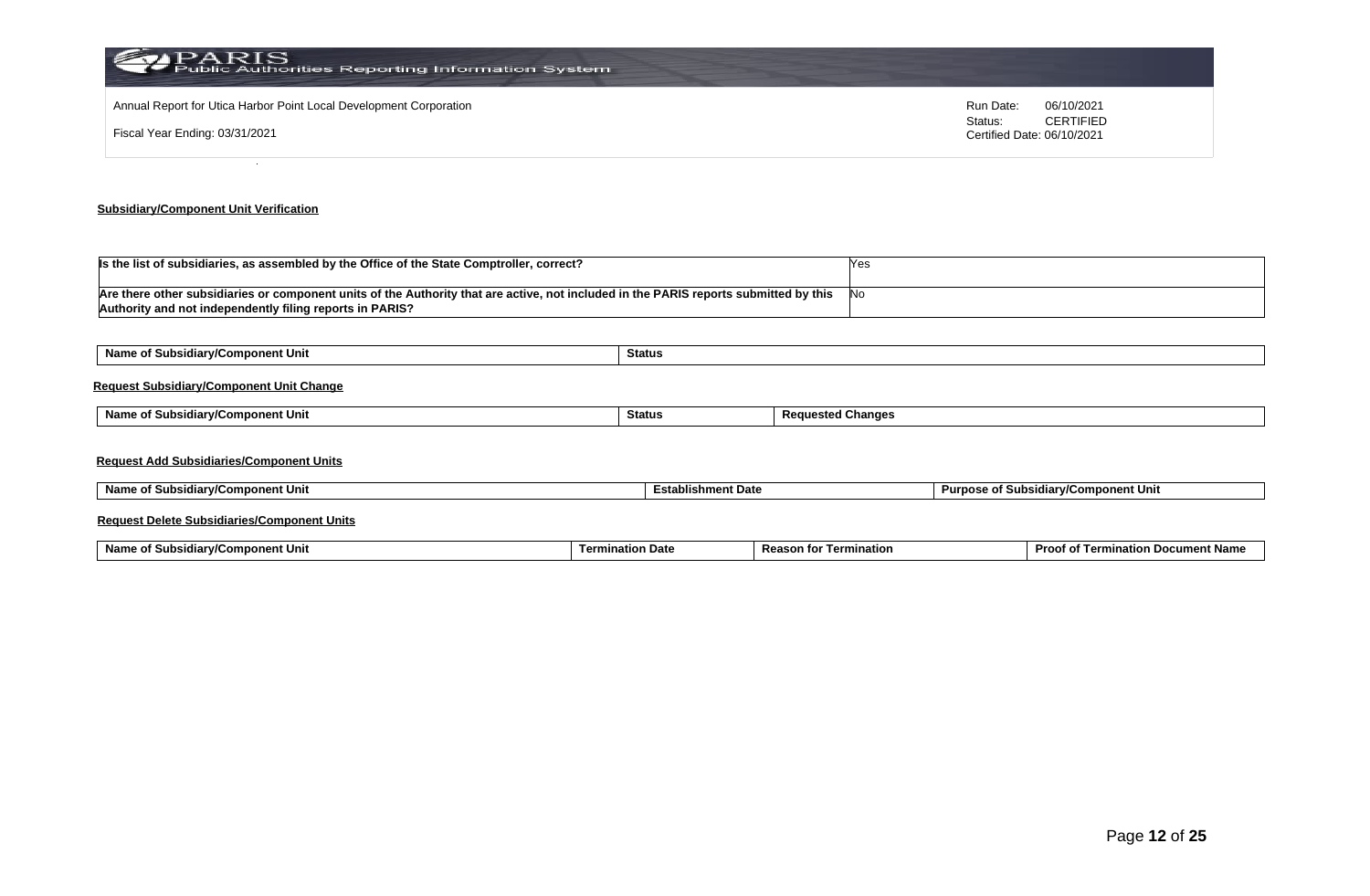

Annual Report for Utica Harbor Point Local Development Corporation **Run Date:** 06/10/2021

Fiscal Year Ending: 03/31/2021

Status: **CERTIFIED** Certified Date: 06/10/2021

#### **Summary Financial Information**

| <b>SUMMARY STATEMENT OF NET ASSETS</b> |                                                    |                                        |                 |
|----------------------------------------|----------------------------------------------------|----------------------------------------|-----------------|
|                                        |                                                    |                                        | Amount          |
| <b>Assets</b>                          |                                                    |                                        |                 |
| <b>Current Assets</b>                  |                                                    |                                        |                 |
|                                        | Cash and cash equivalents                          |                                        | \$8,439.00      |
|                                        | Investments                                        |                                        | \$0.00          |
|                                        | Receivables, net                                   |                                        | \$0.00          |
|                                        | Other assets                                       |                                        | \$0.00          |
|                                        | <b>Total Current Assets</b>                        |                                        | \$8,439.00      |
| <b>Noncurrent Assets</b>               |                                                    |                                        |                 |
|                                        | Restricted cash and investments                    |                                        | \$0.00          |
|                                        | Long-term receivables, net                         |                                        | \$0.00          |
|                                        | Other assets                                       |                                        | \$0.00          |
|                                        | <b>Capital Assets</b>                              |                                        |                 |
|                                        |                                                    | Land and other nondepreciable property | \$10,195,151.00 |
|                                        |                                                    | <b>Buildings and equipment</b>         | \$0.00          |
|                                        |                                                    | Infrastructure                         | \$0.00          |
|                                        |                                                    | Accumulated depreciation               | \$0.00          |
|                                        |                                                    | <b>Net Capital Assets</b>              | \$10,195,151.00 |
|                                        | <b>Total Noncurrent Assets</b>                     |                                        | \$10,195,151.00 |
| <b>Total Assets</b>                    |                                                    |                                        | \$10,203,590.00 |
| <b>Liabilities</b>                     |                                                    |                                        |                 |
| <b>Current Liabilities</b>             |                                                    |                                        |                 |
|                                        | Accounts payable                                   |                                        | \$0.00          |
|                                        | Pension contribution payable                       |                                        | \$0.00          |
|                                        | Other post-employment benefits                     |                                        | \$0.00          |
|                                        | <b>Accrued liabilities</b>                         |                                        | \$0.00          |
|                                        | Deferred revenues                                  |                                        | \$0.00          |
|                                        | Bonds and notes payable                            |                                        | \$0.00          |
|                                        | Other long-term obligations due within one<br>year |                                        | \$4,513,259.00  |
|                                        | Total Current Liabilities                          |                                        | \$4,513,259.00  |
| <b>Noncurrent Liabilities</b>          |                                                    |                                        |                 |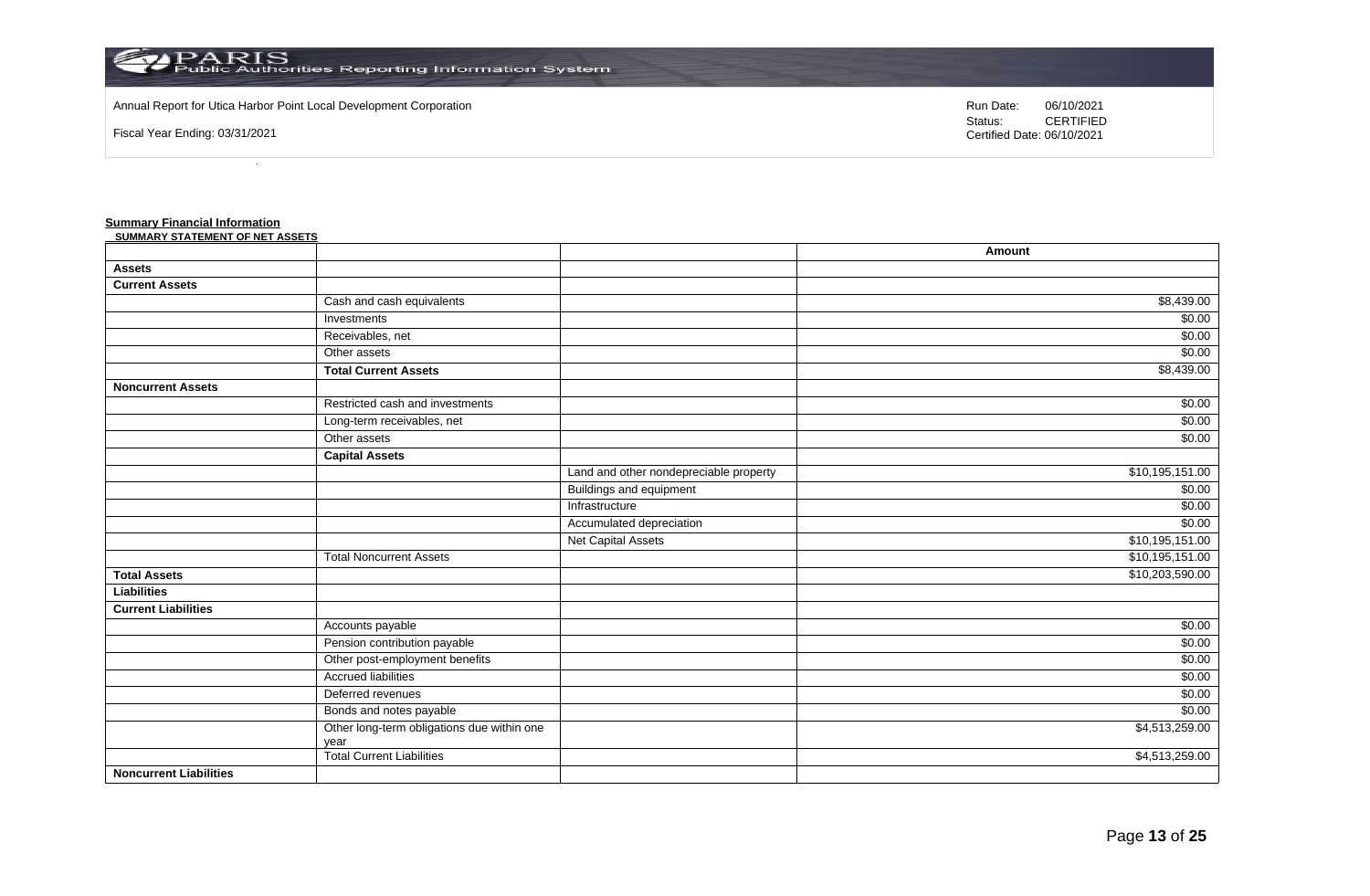#### Annual Report for Utica Harbor Point Local Development Corporation **Run Date:** 06/10/2021

Fiscal Year Ending: 03/31/2021

Status: **CERTIFIED** Certified Date: 06/10/2021

|                            | Pension contribution payable                       | \$0.00         |
|----------------------------|----------------------------------------------------|----------------|
|                            | Other post-employment benefits                     | \$0.00         |
|                            | Bonds and notes payable                            | \$0.00         |
|                            | Long Term Leases                                   | \$0.00         |
|                            | Other long-term obligations                        | \$0.00         |
|                            | <b>Total Noncurrent Liabilities</b>                | \$0.00         |
| <b>Total Liabilities</b>   |                                                    | \$4,513,259.00 |
| <b>Net Asset (Deficit)</b> |                                                    |                |
| <b>Net Assets</b>          |                                                    |                |
|                            | Invested in capital assets, net of related<br>debt | \$5,681,892.00 |
|                            | Restricted                                         | \$0.00         |
|                            | Unrestricted                                       | \$8,439.00     |
|                            | <b>Total Net Assets</b>                            | \$5,690,331.00 |

#### **SUMMARY STATEMENT OF REVENUE, EXPENSES AND CHANGES IN NET ASSETS**

|                                |                                 | Amount        |
|--------------------------------|---------------------------------|---------------|
| <b>Operating Revenues</b>      |                                 |               |
|                                | Charges for services            | \$0.00        |
|                                | Rental & financing income       | \$0.00        |
|                                | Other operating revenues        | \$0.00        |
|                                | <b>Total Operating Revenue</b>  | \$0.00        |
| <b>Operating Expenses</b>      |                                 |               |
|                                | Salaries and wages              | \$0.00        |
|                                | Other employee benefits         | \$0.00        |
|                                | Professional services contracts | \$36,789.00   |
|                                | Supplies and materials          | \$248.00      |
|                                | Depreciation & amortization     | \$0.00        |
|                                | Other operating expenses        | \$42,999.00   |
|                                | <b>Total Operating Expenses</b> | \$80,036.00   |
| <b>Operating Income (Loss)</b> |                                 | (\$80,036.00) |
| <b>Nonoperating Revenues</b>   |                                 |               |
|                                | Investment earnings             | \$0.00        |
|                                | State subsidies/grants          | \$0.00        |
|                                | Federal subsidies/grants        | \$0.00        |
|                                | Municipal subsidies/grants      | \$0.00        |
|                                | Public authority subsidies      | \$0.00        |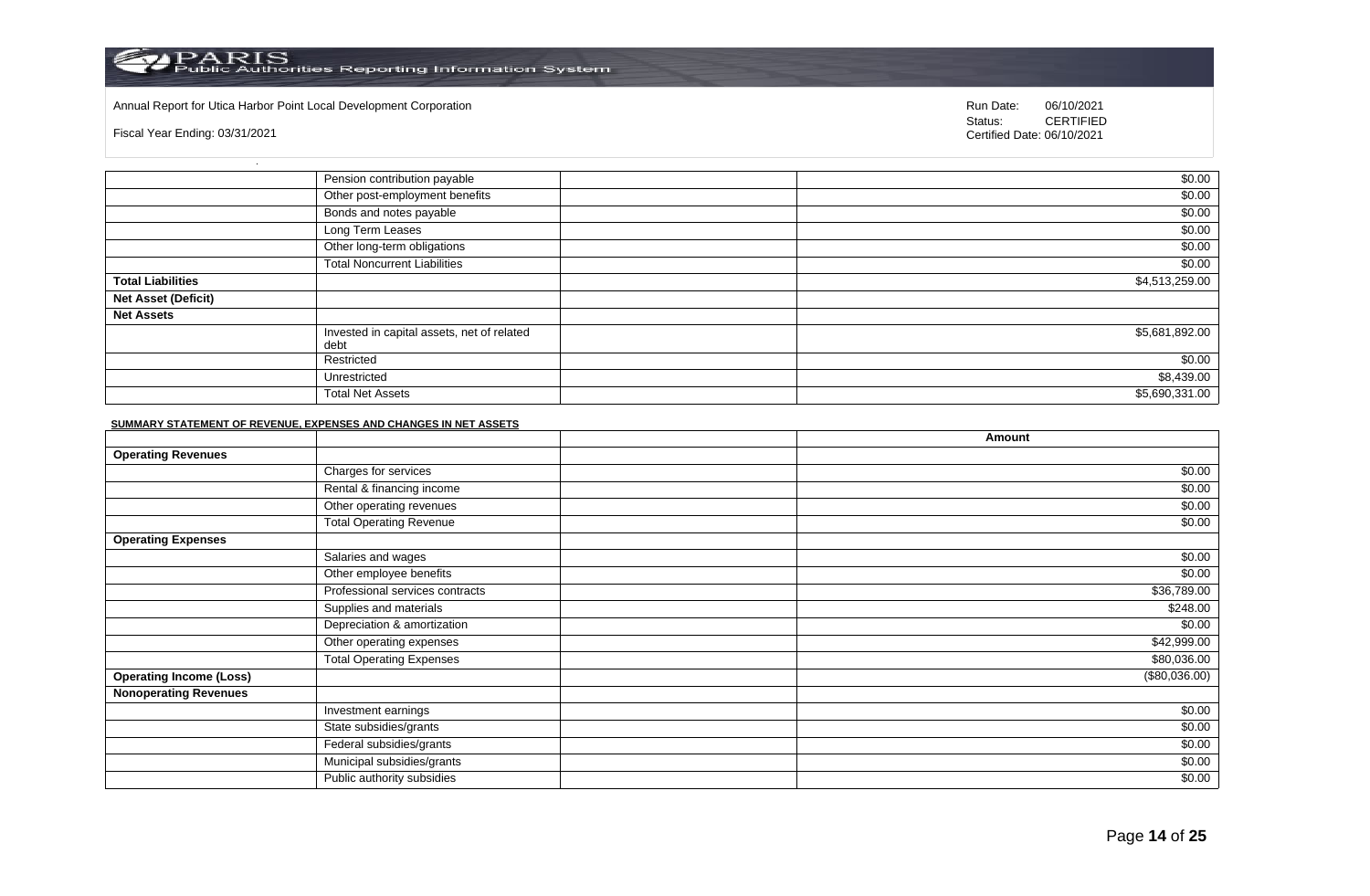

# Annual Report for Utica Harbor Point Local Development Corporation **Run Date:** 06/10/2021

Fiscal Year Ending: 03/31/2021

|                                     | Other nonoperating revenues           | \$0.00         |
|-------------------------------------|---------------------------------------|----------------|
|                                     | <b>Total Nonoperating Revenue</b>     | \$0.00         |
| <b>Nonoperating Expenses</b>        |                                       |                |
|                                     | Interest and other financing charges  | \$199,744.00   |
|                                     | Subsidies to other public authorities | \$0.00         |
|                                     | Grants and donations                  | \$0.00         |
|                                     | Other nonoperating expenses           | \$0.00         |
|                                     | <b>Total Nonoperating Expenses</b>    | \$199,744.00   |
|                                     | Income (Loss) Before Contributions    | (\$279,780.00) |
| <b>Capital Contributions</b>        |                                       | \$513,864.00   |
| Change in net assets                |                                       | \$234,084.00   |
| Net assets (deficit) beginning of   |                                       | \$5,456,247.00 |
| year                                |                                       |                |
| Other net assets changes            |                                       | \$0.00         |
| Net assets (deficit) at end of year |                                       | \$5,690,331.00 |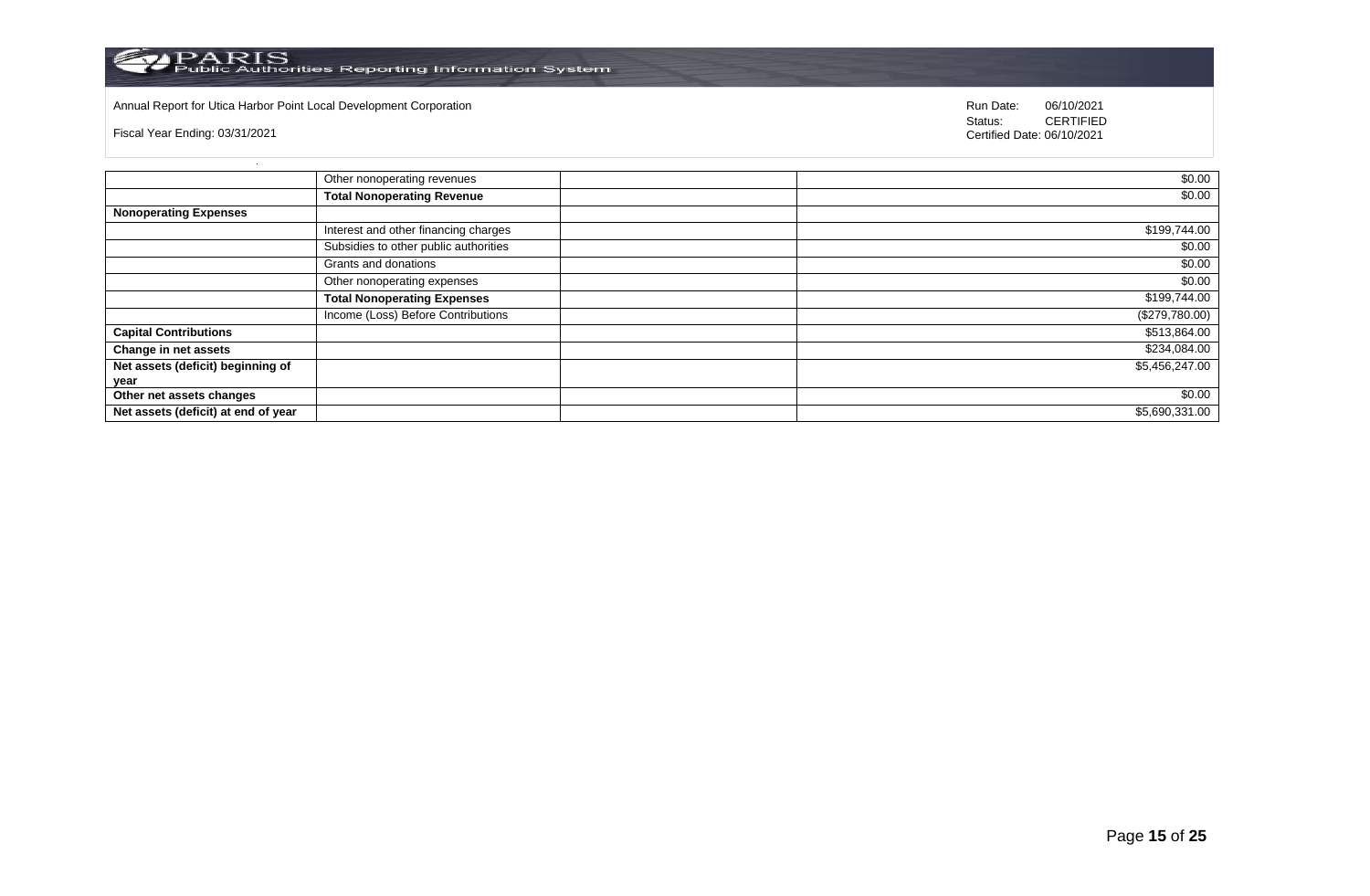

## **Current Debt**

| Question |                                                                                                                                                                | Response |
|----------|----------------------------------------------------------------------------------------------------------------------------------------------------------------|----------|
|          | Did the<br>Authority<br>i the reporting period'<br>durina tr<br>v have anv outstanding debt. i<br>.<br>any point<br><b>Including</b><br>condu<br>anv<br>. uebr | Νo       |
|          | : reportina period و<br><sup>.</sup> durina the<br>issued anv debt<br>Auth<br>ority<br>"t ves.<br>наэ ше                                                       |          |

# **New Debt Issuances**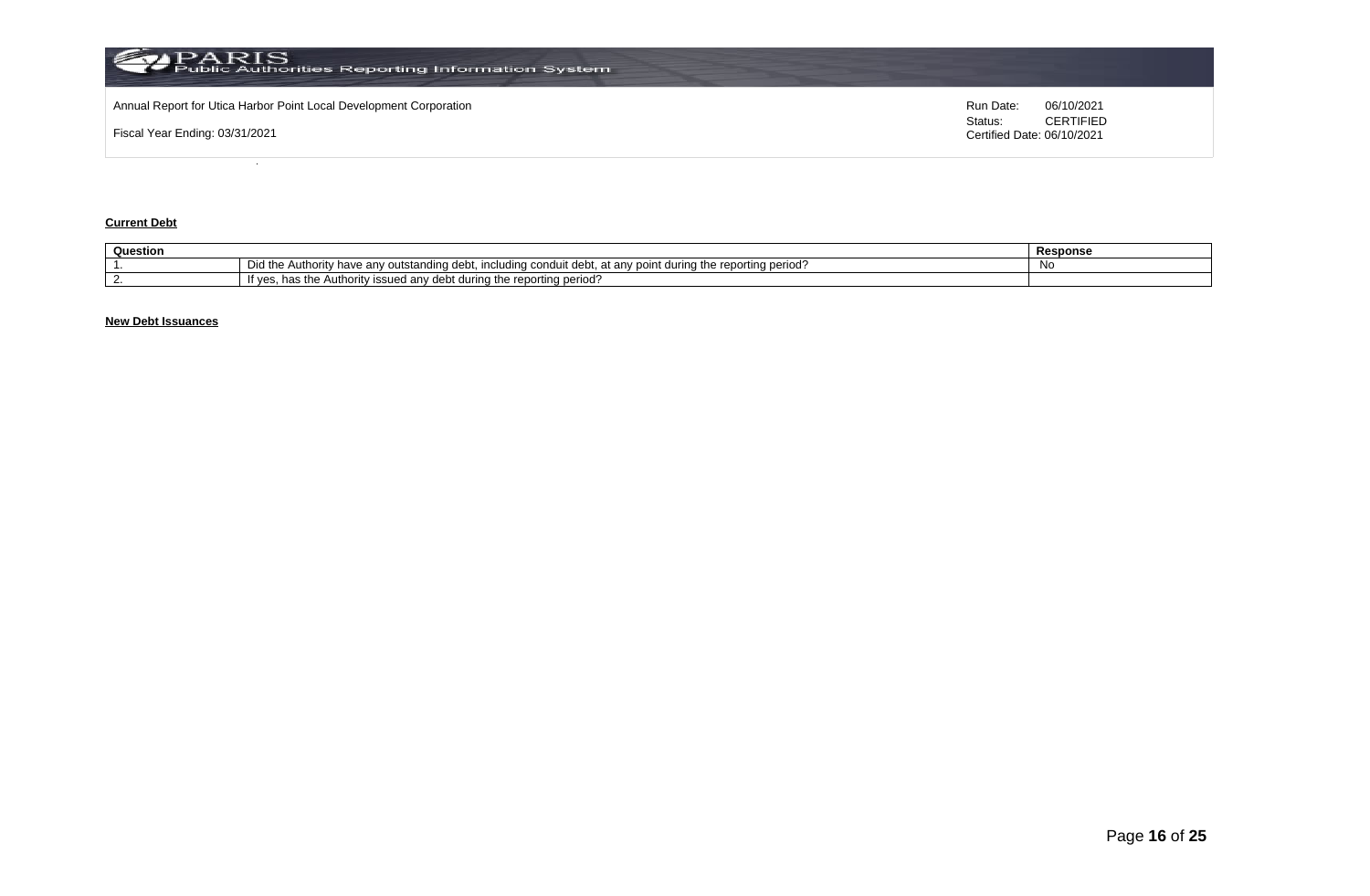

Annual Report for Utica Harbor Point Local Development Corporation **Run Date:** 06/10/2021

Fiscal Year Ending: 03/31/2021

Status: **CERTIFIED** Certified Date: 06/10/2021

# **Schedule of Authority Debt**

| <b>Type of Debt</b>                    |                                        |                                                    | <b>Statutory Authorization(\$)</b> | Outstanding Start of Fiscal New Debt Issuances(\$)<br>Year(\$) | Debt Retired (\$) | <b>Outstanding End of Fiscal</b><br>Year(\$) |
|----------------------------------------|----------------------------------------|----------------------------------------------------|------------------------------------|----------------------------------------------------------------|-------------------|----------------------------------------------|
| <b>State Obligation</b>                | <b>State Guaranteed</b>                |                                                    |                                    |                                                                |                   |                                              |
| <b>State Obligation</b>                | <b>State Supported</b>                 |                                                    |                                    |                                                                |                   |                                              |
| <b>State Obligation</b>                | <b>State Contingent Obligation</b>     |                                                    |                                    |                                                                |                   |                                              |
| State Obligation                       | State Moral Obligation                 |                                                    |                                    |                                                                |                   |                                              |
| Other State-Funded                     | Other State-Funded                     |                                                    |                                    |                                                                |                   |                                              |
| Authority Debt - General<br>Obligation | Authority Debt - General<br>Obligation |                                                    |                                    |                                                                |                   |                                              |
| Authority Debt - Revenue               | Authority Debt - Revenue               |                                                    |                                    |                                                                |                   |                                              |
| Authority Debt - Other                 | Authority Debt - Other                 |                                                    |                                    |                                                                |                   |                                              |
| Conduit                                |                                        | <b>Conduit Debt</b>                                |                                    |                                                                |                   |                                              |
| Conduit                                |                                        | Conduit Debt - Pilot<br><b>Increment Financing</b> |                                    |                                                                |                   |                                              |
| <b>TOTALS</b>                          |                                        |                                                    |                                    |                                                                |                   |                                              |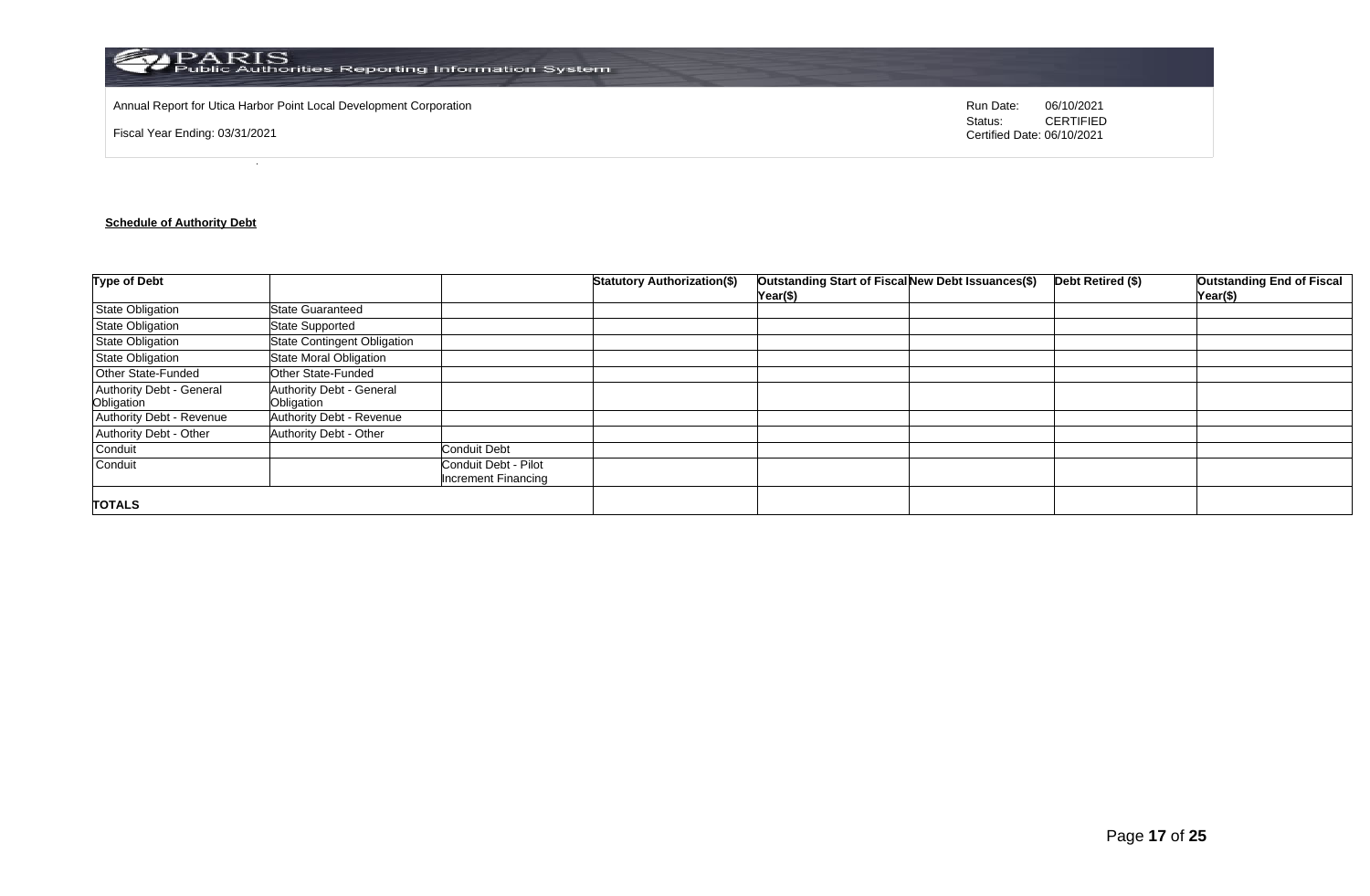

Annual Report for Utica Harbor Point Local Development Corporation **Run Date:** 06/10/2021

Fiscal Year Ending: 03/31/2021

# **Real Property Acquisition/Disposal List**

| <b>Address Line1</b>                     | N. Genesee Street (rear)    |
|------------------------------------------|-----------------------------|
| <b>Address Line2</b>                     | 306.20-1-8 and 306.20-1-9   |
| City                                     | <b>UTICA</b>                |
| <b>State</b>                             | <b>NY</b>                   |
| <b>Postal Code</b>                       | 13502                       |
| Plus4                                    |                             |
| <b>Province/Region</b>                   |                             |
| Country                                  | <b>USA</b>                  |
| <b>Property Description</b>              | Vacant Lot/Undeveloped Land |
| <b>Estimated Fair Market Value</b>       | \$748,000.00                |
| How was the Fair Market Value            | Appraisal                   |
| Determined?                              |                             |
| <b>Transaction Type</b>                  | <b>ACQUISITION</b>          |
| If Other, Explain                        |                             |
| <b>Transaction Date</b>                  | 9/14/2020                   |
| <b>Purchase Sale Price</b>               | \$1.00                      |
| Lease Data (If Applicable)               |                             |
| <b>Market Rate(\$/square foot)</b>       |                             |
| Lease Rate(\$/square foot)               |                             |
| <b>Lease Period (months)</b>             |                             |
| Organization                             | City of Utica               |
| <b>Last Name</b>                         |                             |
| <b>First Name</b>                        |                             |
| <b>Address Line1</b>                     | 1 Kennedy Plaza             |
| <b>Address Line2</b>                     |                             |
| City                                     | <b>UTICA</b>                |
| <b>State</b>                             | <b>NY</b>                   |
| <b>Postal Code</b>                       | 13502                       |
| Plus4                                    |                             |
| <b>Province/Region</b>                   |                             |
| Country                                  | <b>United States</b>        |
| <b>Relation With Board member/senior</b> | <b>No</b>                   |
| authority management?                    |                             |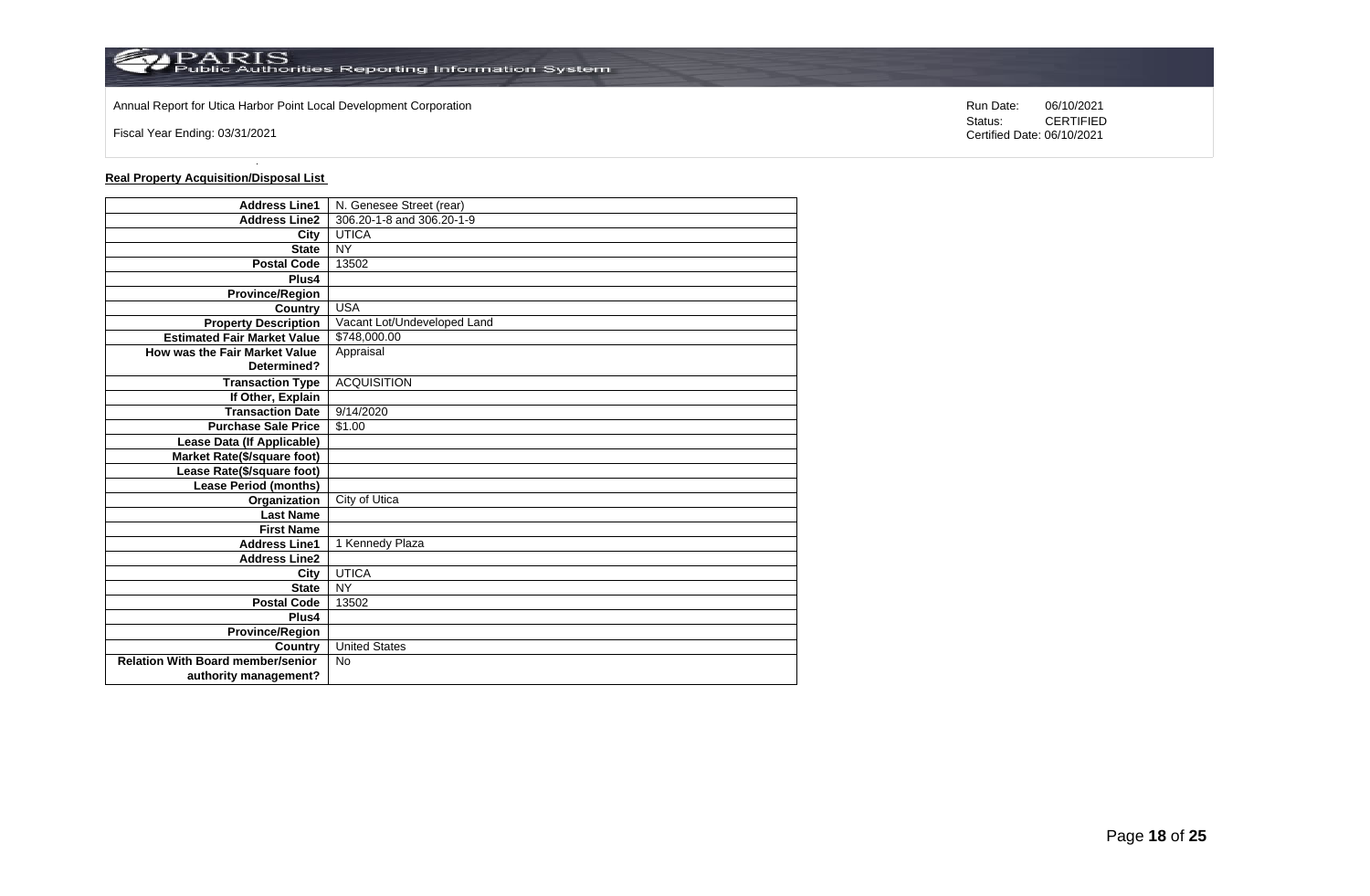

Annual Report for Utica Harbor Point Local Development Corporation **Run Date:** 06/10/2021

Fiscal Year Ending: 03/31/2021

 $\sim$ 

**Real Property Acquisition/Disposal List** 

| <b>Address Line1</b>                     | <b>Mohawk Flats</b>         |
|------------------------------------------|-----------------------------|
| <b>Address Line2</b>                     | 318.08-1-1                  |
| City                                     | <b>UTICA</b>                |
| <b>State</b>                             | <b>NY</b>                   |
| <b>Postal Code</b>                       | 13502                       |
| Plus4                                    |                             |
| <b>Province/Region</b>                   |                             |
| Country                                  | <b>USA</b>                  |
| <b>Property Description</b>              | Vacant Lot/Undeveloped Land |
| <b>Estimated Fair Market Value</b>       | \$32,000.00                 |
| How was the Fair Market Value            | Other                       |
| Determined?                              |                             |
| <b>Transaction Type</b>                  | <b>ACQUISITION</b>          |
| If Other, Explain                        |                             |
| <b>Transaction Date</b>                  | 1/13/2021                   |
| <b>Purchase Sale Price</b>               | \$32,000.00                 |
| Lease Data (If Applicable)               |                             |
| Market Rate(\$/square foot)              |                             |
| Lease Rate(\$/square foot)               |                             |
| <b>Lease Period (months)</b>             |                             |
| Organization                             | Suit-Kote Corporation       |
| <b>Last Name</b>                         |                             |
| <b>First Name</b>                        |                             |
| <b>Address Line1</b>                     | 1911 Lorings Crossings Road |
| <b>Address Line2</b>                     | PO Box 5160                 |
| City                                     | <b>CORTLAND</b>             |
| <b>State</b>                             | <b>NY</b>                   |
| <b>Postal Code</b>                       | 13045                       |
| Plus4                                    |                             |
| <b>Province/Region</b>                   |                             |
| Country                                  | <b>United States</b>        |
| <b>Relation With Board member/senior</b> | <b>No</b>                   |
| authority management?                    |                             |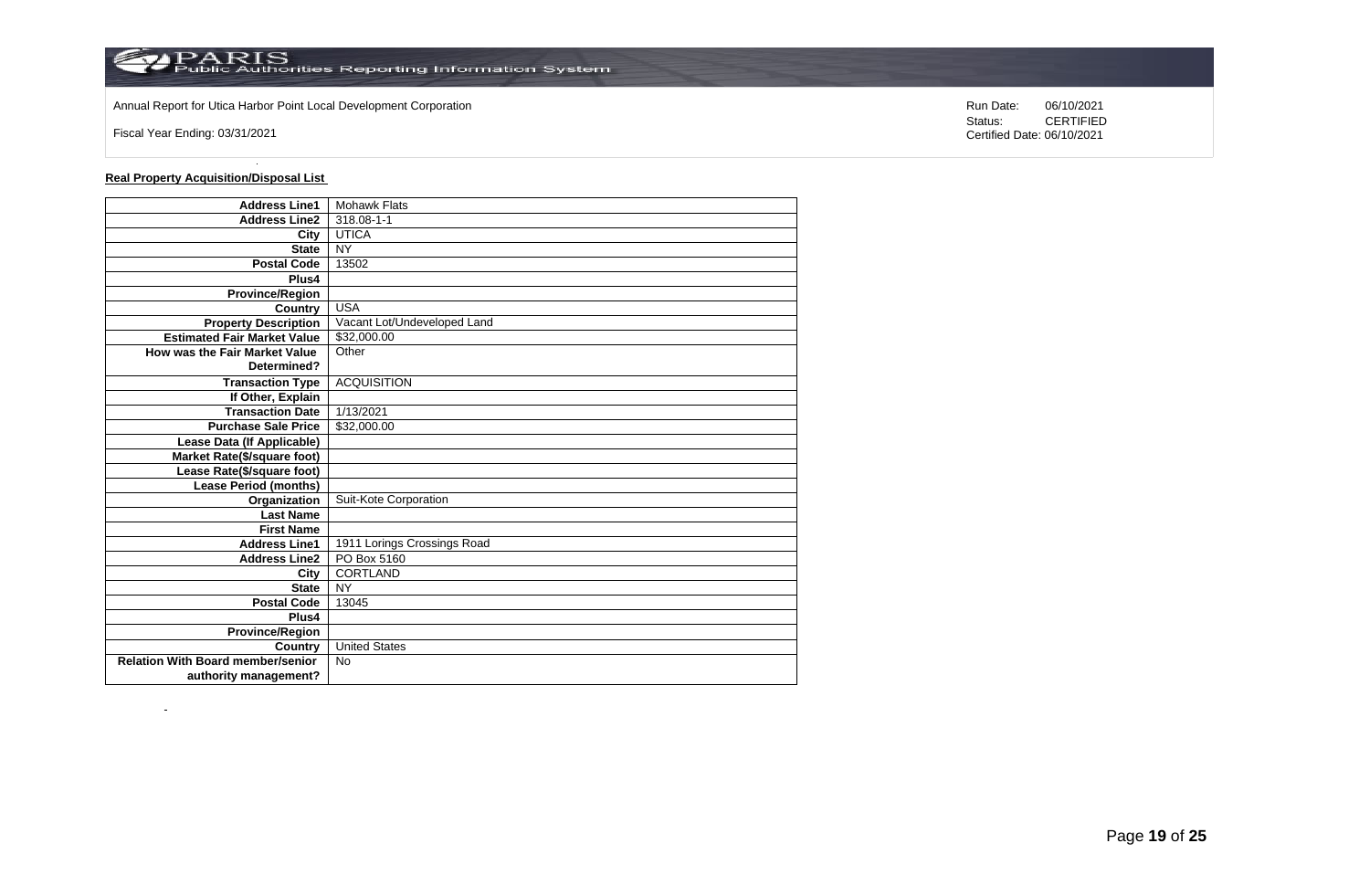

Fiscal Year Ending: 03/31/2021

Status: **CERTIFIED** Certified Date: 06/10/2021

**Personal Property** 

This Authority has indicated that it had no personal property disposals during the reporting period.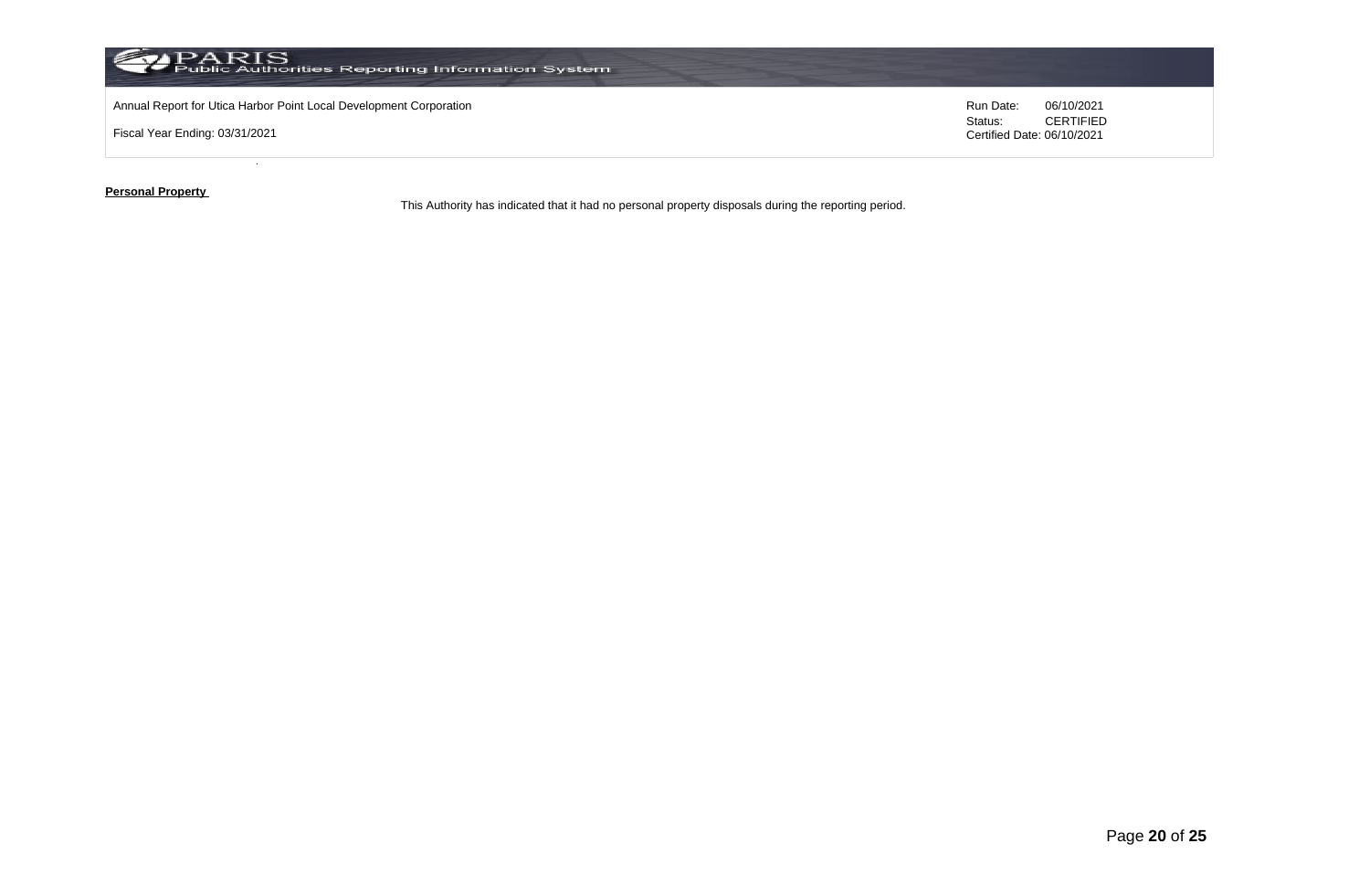

Fiscal Year Ending: 03/31/2021

Status: **CERTIFIED** Certified Date: 06/10/2021

#### **Property Documents**

| Question |                                                                                                            | Response | <b>URL (If Applicable)</b> |
|----------|------------------------------------------------------------------------------------------------------------|----------|----------------------------|
|          | In accordance with Section 2896(3) of PAL, the Authority is required to prepare a report at least annually | Yes      | www.citvofutica.com        |
|          | of all real property of the Authority. Has this report been prepared?                                      |          |                            |
|          | Has the Authority prepared policies, procedures, or guidelines regarding the use, awarding, monitoring,    | Yes      | www.citvofutica.com        |
|          | and reporting of contracts for the acquisition and disposal of property?                                   |          |                            |
|          | In accordance with Section 2896(1) of PAL, has the Authority named a contracting officer who shall be      | Yes      | N/A                        |
|          | responsible for the Authority's compliance with and enforcement of such quidelines?                        |          |                            |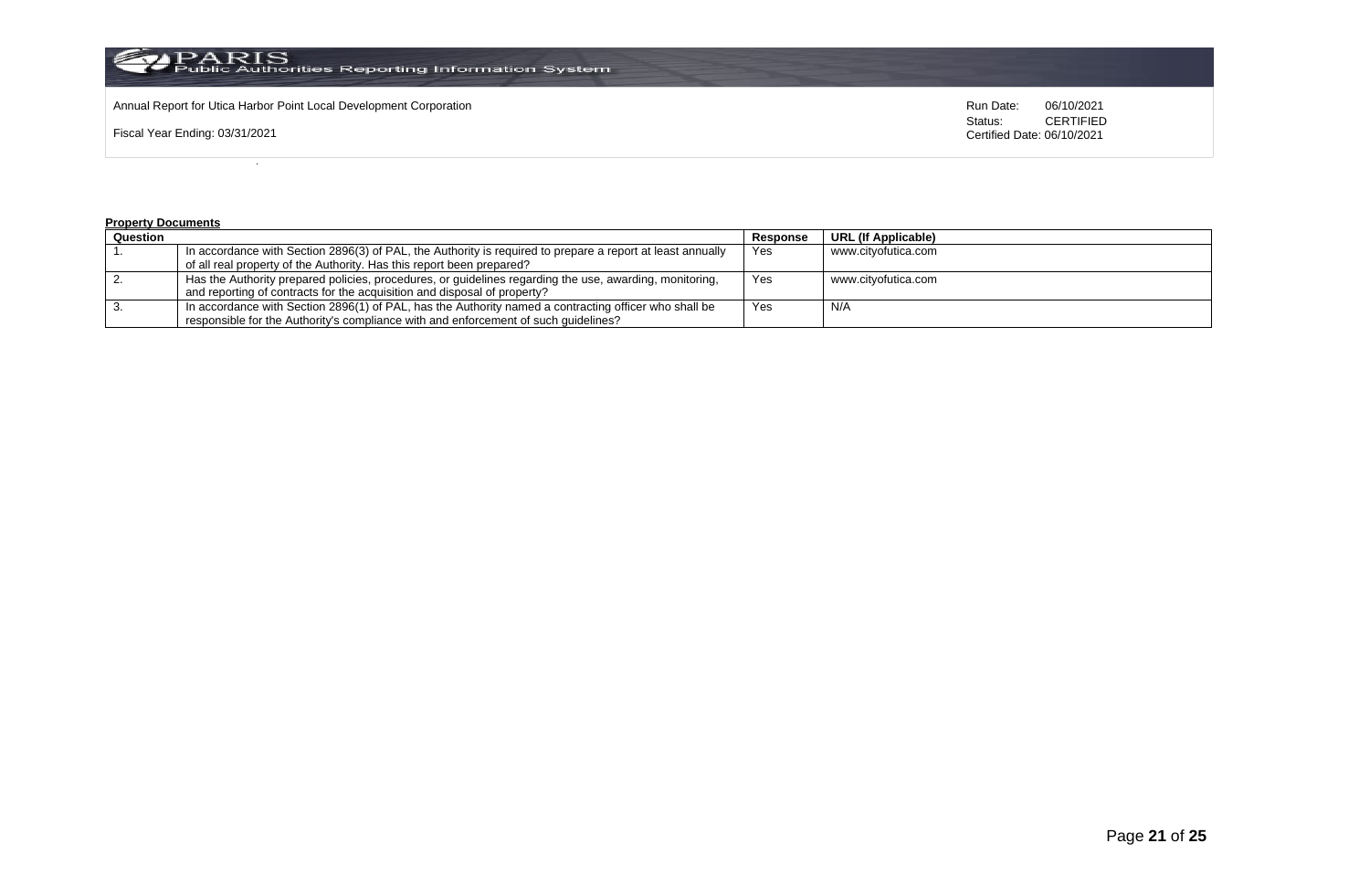

**Grant Information**

This Authority has indicated that it did not award any grants during the reporting period.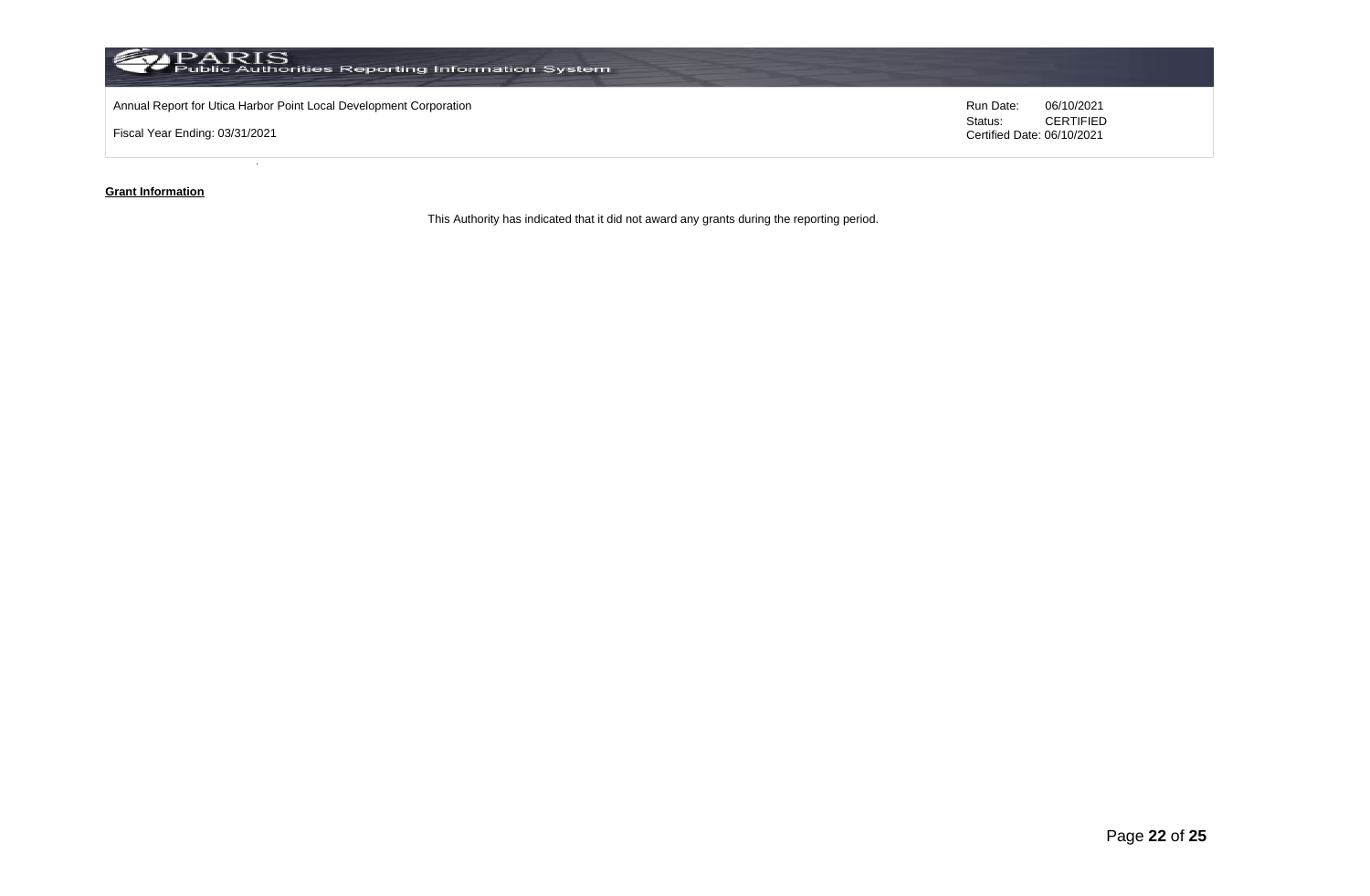

**Loan Information** 

This Authority has indicated that it did not have any outstanding loans during the reporting period.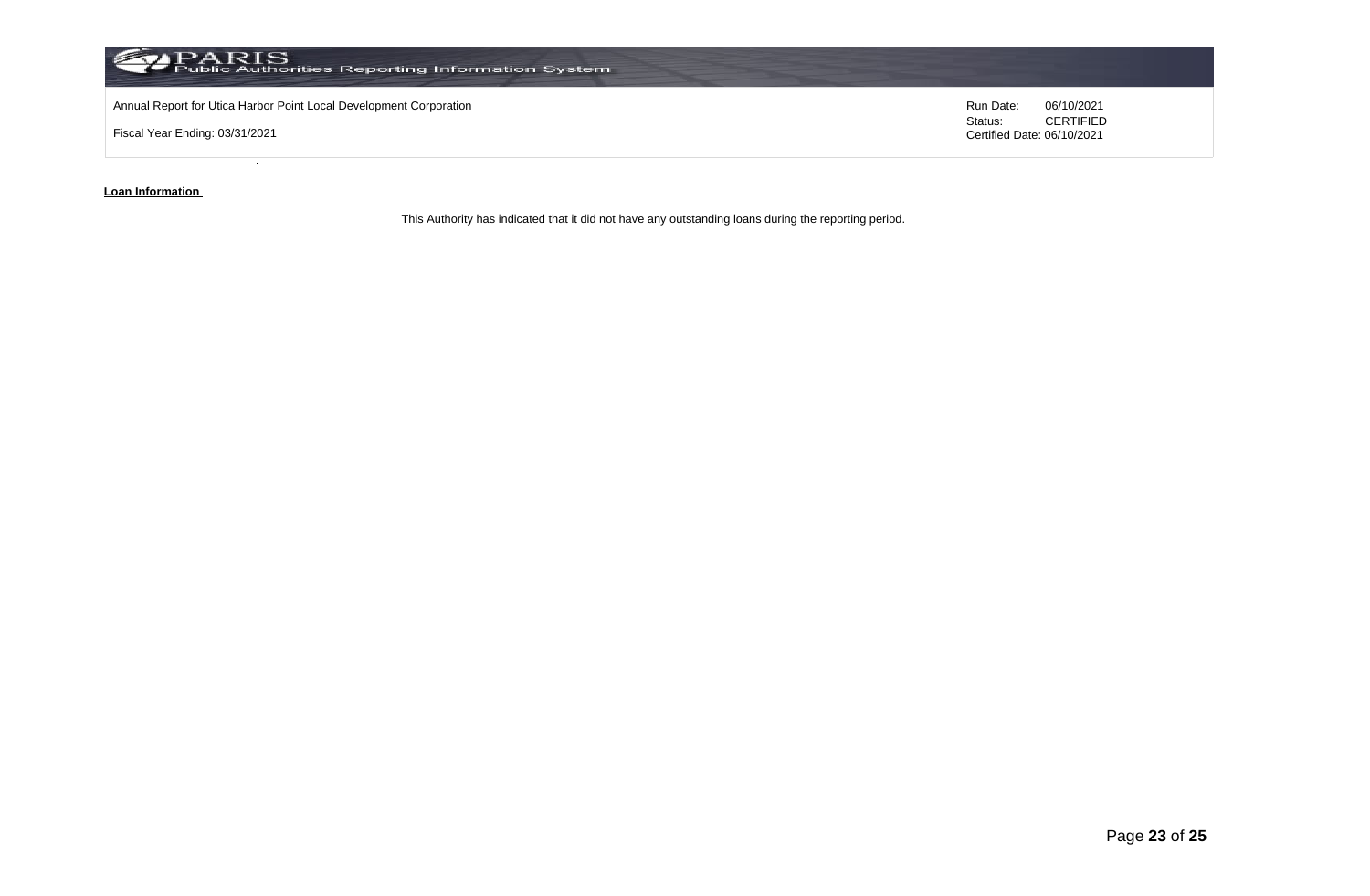

**Bond Information** 

This Authority has indicated that it did not have any outstanding bonds during the reporting period.